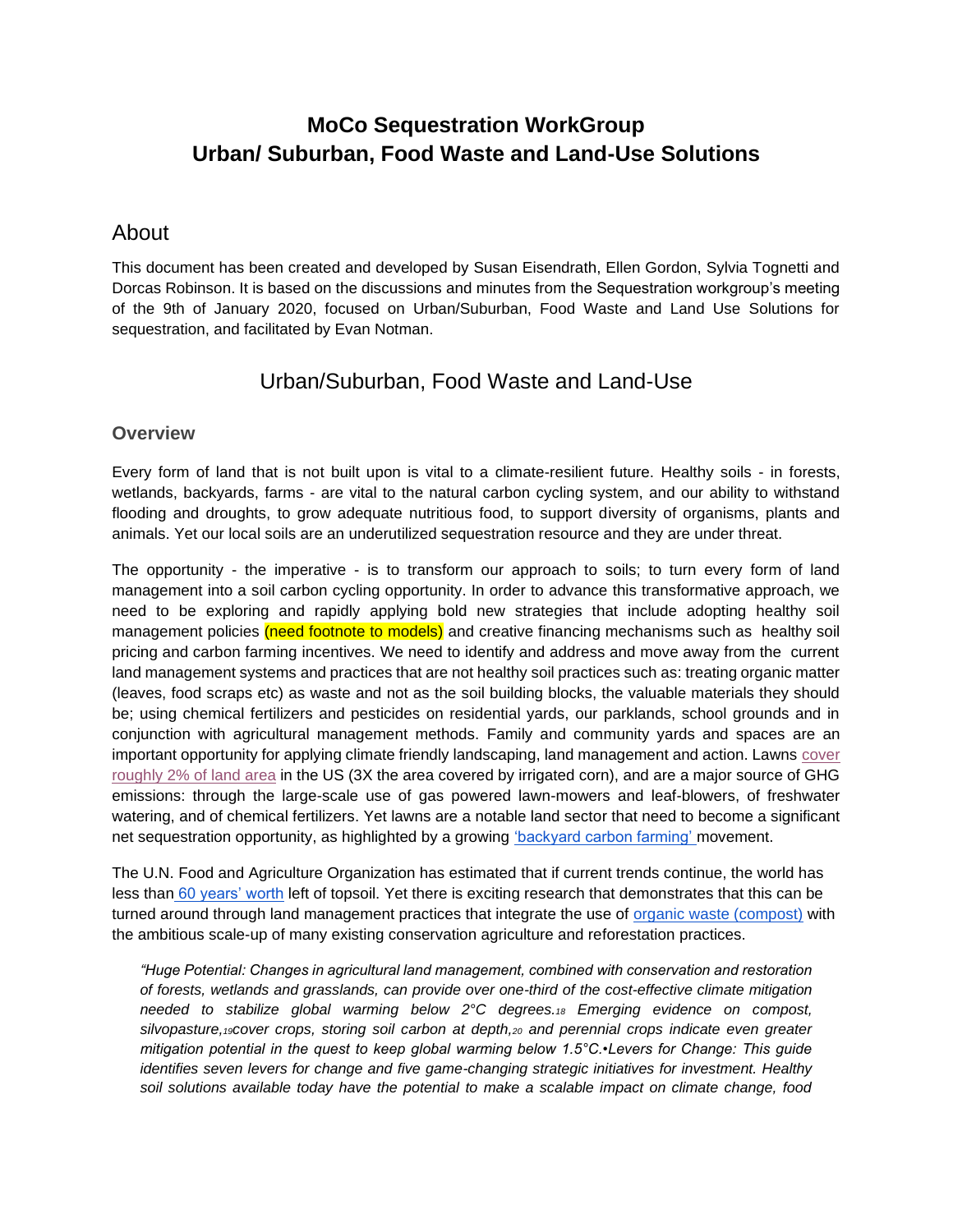security, water quality and conservation, biodiversity, resilience, and deforestation." Health Soils to Cool the Planet - [A Philanthropic Action Guide \(2019\)](https://www.breakthroughstrategiesandsolutions.com/soilguide)

Montgomery County generates approximately 160,000 tons of compostable waste per year from all sources, according to the [County Strategic Plan to Advance Composting, Compost Use, and Food Scraps](https://www.montgomerycountymd.gov/SWS/Resources/Files/foodwaste/Strategic%20Plan%20to%20Advance%20Composting,%20Compost%20Use,%20and%20Food%20Scraps%20Diversion%20in%20Montgomery%20County,%20MD.pdf)  [Diversion](https://www.montgomerycountymd.gov/SWS/Resources/Files/foodwaste/Strategic%20Plan%20to%20Advance%20Composting,%20Compost%20Use,%20and%20Food%20Scraps%20Diversion%20in%20Montgomery%20County,%20MD.pdf) (2018). Montgomery County only has 3 pilot county based composting programs and has plans to launch a composting program for the commercial sector, for which the county has secured 4,000 tons of organic material capacity for processing at the Prince George's Composting Facility. While this is a good start to the programs that we need to both generate compost and use it for sequestration, clearly, we need more composting capacity for the food waste and scraps generated in the county and we need more compost for sequestering carbon in our soils.

*"From a climate perspective, compost is a triple win. It increases sequestration (the drawdown of atmospheric carbon into the soil), mitigates emissions from other sources (landfilling, burning or allowing organic materials to rot in ponds or pits, which releases the powerful, short-lived greenhouse gases methane, nitrous oxide and black carbon) and enhances the land's resilience to extreme weather (flooding and drought)."* [Marin Carbon Project](https://www.marincarbonproject.org/compost)

Food waste recycling is one of the most readily available strategies for achieving multiple benefits including the following: 1) increasing the county recycling rate to achieve a diversion goal beyond 70%; and by using compost 2) contributing to the achievement of the counties greenhouse gas emission reduction goals through sequestration; 3) improving county soil health; 4) reducing stormwater runoff through application of compost to absorb moisture; 5) and many more co-benefits that composting and compost use provide such as improved plant health and crop yields. (see more at:<https://mocofoodcouncil.org/resources/>

Place the work in the larger context of healthy communities, sustainable development, food and fiber supply chains, water filtration and conservation, and the need for food security and stormwater management-all these are cross over issues, have co-benefit elements, and relate to mitigation and adaptation strategies..

#### **Practices for sequestering carbon through urban/suburban land-use**

There are a variety of urban and suburban land-use practices that can result in sequestering carbon. These can involve public, private and commercial land.

These practices include:

- Planting native trees in yards and on curbsides
- Planting native woody shrubs in yards
- Creating food and fruit production yards and micro-forests
- Reducing the amount of lawn maintained replacing with food production and native plants that attract pollinators/bees and urban wildlife such as birds,
- Creating stormwater management gardens, bioswales and other Rainscape practices for areas that flood
- Never leaving soil uncovered using mulches and planting native ground cover such as clover and cover crops
- Collecting and using all leaves and using these as mulch and/or for composting, mixed with food scraps.
- Composting food scraps and food waste, especially on residential properties reduces carbon used for hauling organic materials
- Using compost on all soils to improve the soil food web and sequester carbon
- Using no till and low soil disturbance gardening and landscaping methods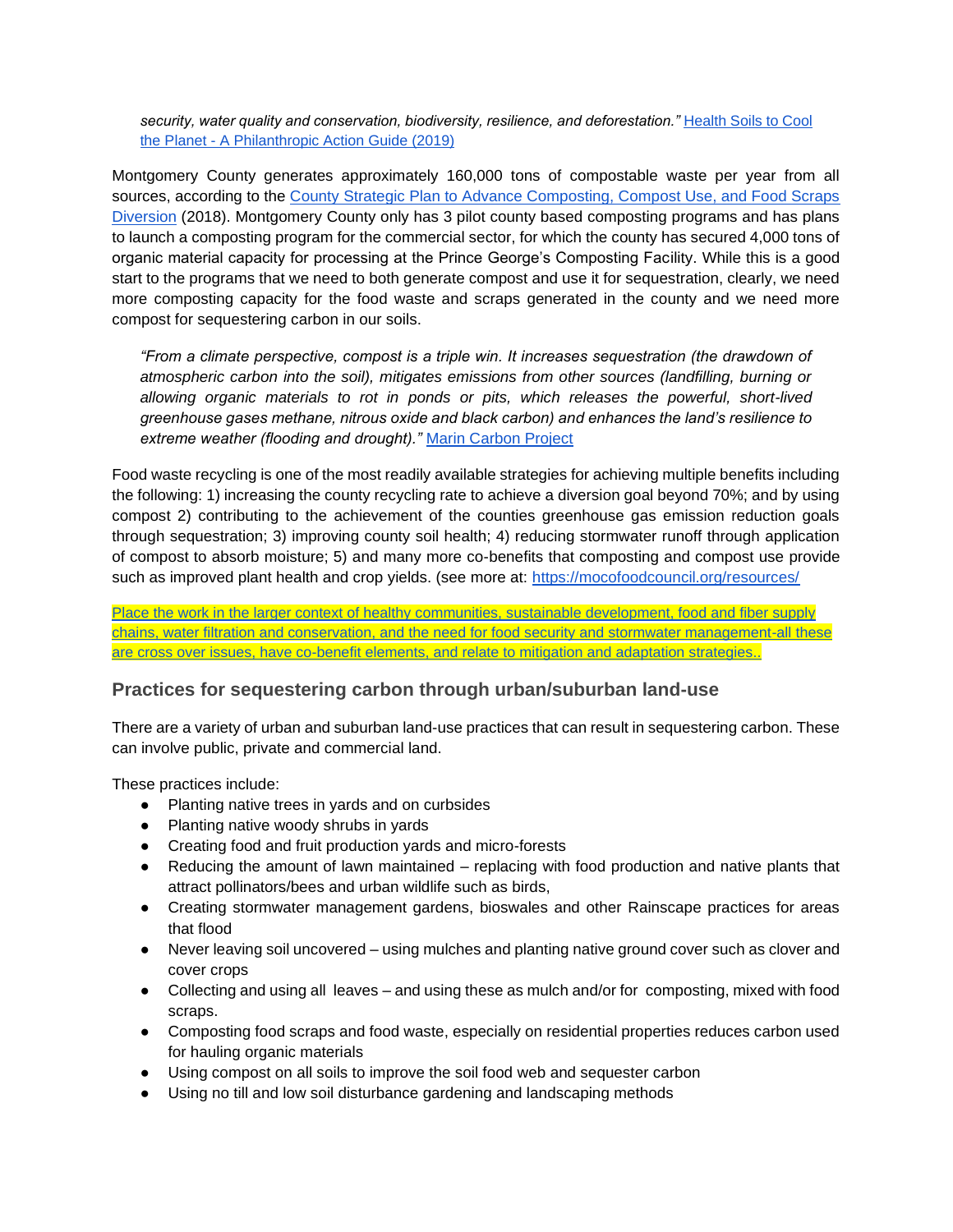The backyard carbon farming concept - turning residential backyards and other urban and suburban spaces into net carbon sinks, involves practices that are also critical for healthy water, attracting pollinators and promoting biodiversity, and they can increase residential backyard food and fruit production, and this practice integrates composting into the cycle, thus reducing the amount of organic materials that are "wasted" put into the waste disposal management systems, and this is a huge opportunity to "recycle" food waste and scraps, since our county, currently burns residential organic materials.

### **The potential contribution of urban/ suburban land-use to sequestering carbon in MoCo**

#### **The potential contribution of using compost to sequestering carbon in MoCo**

Compost [has been shown](https://esajournals.onlinelibrary.wiley.com/doi/abs/10.1890/13-2126.1) over the last several years—not just in this study—to be more effective in helping soil sequester carbon than it has been recognized for to-date.

Researchers found that systems using cover crops alone not only failed to store more carbon, they actually lost significant amounts of carbon in the soil below about a foot deep. The system that used both cover crops and compost, however, had significantly increased soil carbon content over the length of the study about .7 percent annually. That may sound like a small number, but it's enormous in the context of soil, where change is slow and gradual. The ["4 per 1,000"](https://www.4p1000.org/) initiative has called for a 0.4 percent increase in soil carbon annually around the globe as a way to combat climate change<sup>1</sup>.

According to th[e HDR Baseline and Current State Assessment Montgomery County Master Plan: Technical](https://montgomerycountymd.gov/SWS/Resources/Files/master-plan/aiming-for-zero-waste-current-assessment-report-one.pdf)  [Memorandum #1](https://montgomerycountymd.gov/SWS/Resources/Files/master-plan/aiming-for-zero-waste-current-assessment-report-one.pdf) (2018), the County has a goal of diverting 70% of all municipal solid waste from disposal in landfills or incinerators by 2020. Currently the County gets 5% credit for waste reduction efforts, which, combined with the 56% recycling rate gives an overall diversion rate of 61% for 2017, corresponding to 616,732 tons of recyclables diverted for the year. Assuming a participation rate of even just 50 to 70% in a composting program, approximately 75,000 to 110,000 tons are likely to be "capturable" via voluntary food waste collection programs. If 110,000 tons of food waste were composted annually, this would increase the recycling rate to 66% and the diversion rate to 71%, assuming the overall generation rate remained constant. Published estimates of soil carbon sequestration's mitigation potential vary from 1.5 to 15.6 billion tons of CO2eq.Y-1<sup>2</sup>.<u>https://mocofoodcouncil.org/resources/</u>

#### **How does using compost to sequester carbon work?**

"Plants take in carbon dioxide, extracting it from the air by photosynthesis to make roots, stems, and leaves. Through processes involving plants and microorganisms, the carbon is then transferred to the soil. Living organisms and fresh organic matter provide short term carbon storage, and a small percentage becomes persistent carbon that can reside in the soil for decades, centuries or even millennia, providing long term carbon storage. The amount of soil organic carbon stored in a given soil is dependent on the equilibrium between the amount of carbon entering the soil and the amount of carbon leaving the soil from respiration. Soil respiration is a measure of carbon dioxide (CO2) released from the soil from decomposition of soil organic matter (SOM) by soil microbes and respiration from plant roots and soil fauna. As long as we are sequestering more than we are respiring, we are storing carbon to help cool the planet. Historically, we have lost an estimated 133 gigatons of carbon from our lands and many of these degraded areas are prime targets for restoration and changed practices.<sup>3</sup>"

<sup>1</sup> <https://civileats.com/2019/09/17/is-compost-the-secret-to-making-ag-climate-friendly/>

<sup>2</sup> <https://www.breakthroughstrategiesandsolutions.com/soilguide>

<sup>3</sup> <https://www.breakthroughstrategiesandsolutions.com/soilguide>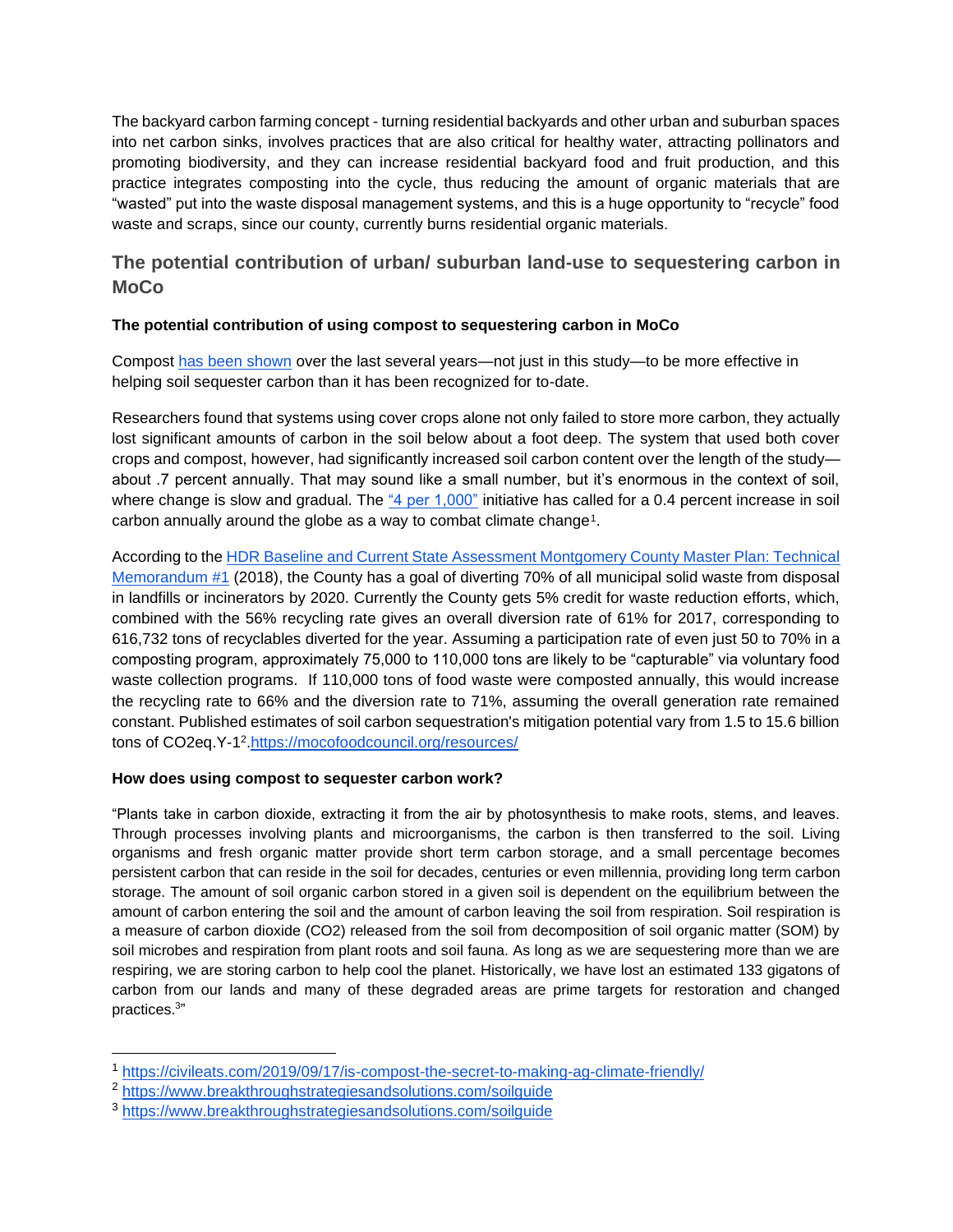#### Compost is made

### **The institutional limitations and opportunities for realizing this potential contribution**

However, the realization of this potential is contingent on getting to the 'right' mix of policies, technical support, incentives and public education that support the recommended actions. Some important limitations and opportunities include:

#### **This section needs developing**

- **The current County model for composting:** This is based on making composted organic material into a product that is sold for a profit. If we do not get the material back on MoCo soils, we do not get the direct carbon sequestration benefits.
- **Y**
- **Z**

### **Potential scenarios for increasing MoCo's level of sequestration through urban/ suburban land-use**

The recommendations of the sequestration workgroup outlined below emphasize phases of action…...

Further research and investigation is needed into x, y and z. See [Questions for Further Research](#page-24-0) below.

**Synergizing and prioritizing across agricultural soils, forests, wetlands and other landscapes**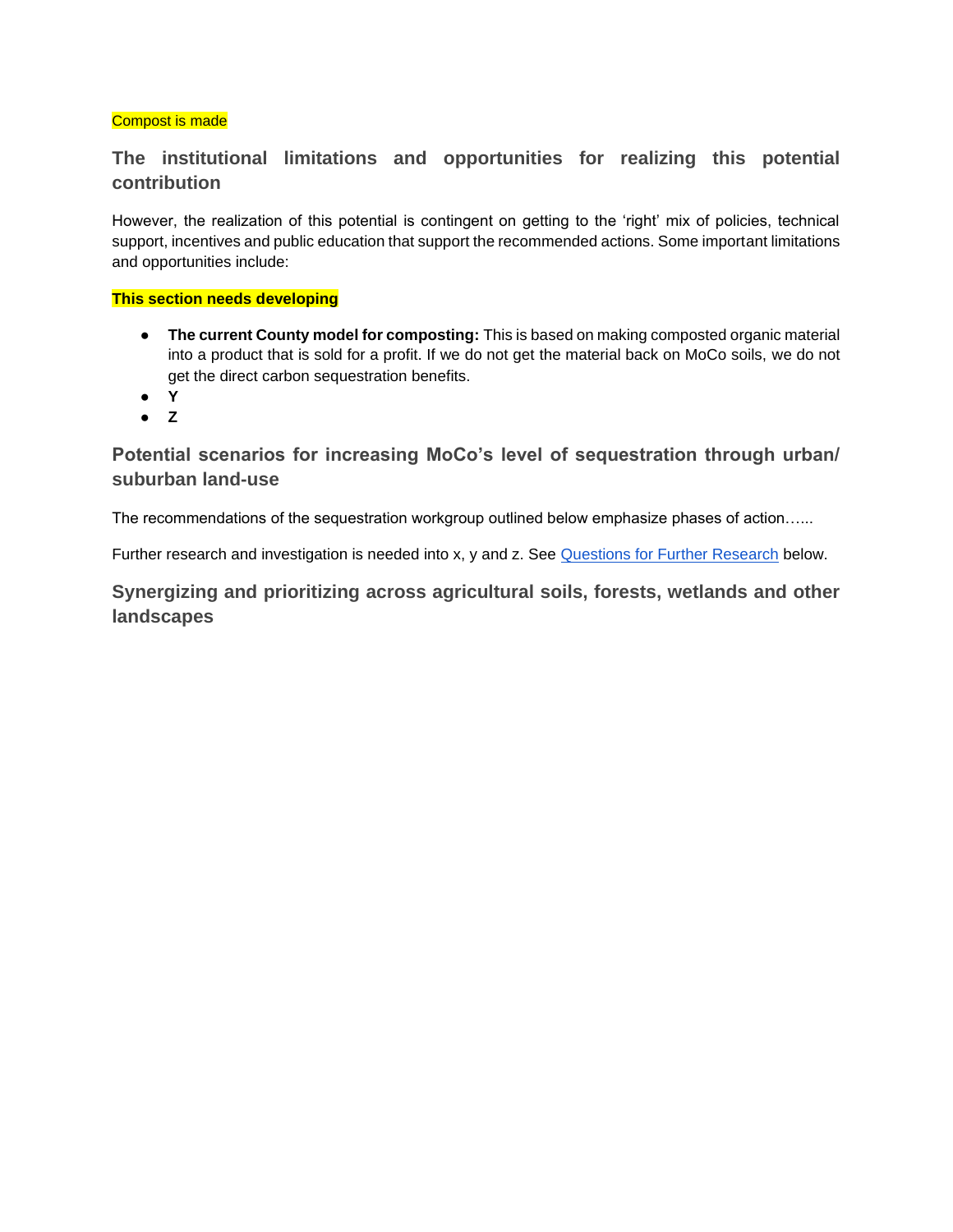## A vision, goal, and objectives for sequestering carbon through urban/ suburban land-use

### **Vision**

### **Goal and Objectives**

This is a Climate Emergency. Ambitious efforts to sequester carbon are not a 'nice to have' but a critical component in efforts to restore a safe, livable climate. The nature-based sequestration systems that are available in MoCo have technical limits in terms of just how much carbon can be sequestered over time in each system, and how long/ deeply it can be sequestered.

It is important to evaluate the potential and limits over time, in terms of metric tons of CO2e. But it is also important to build a sequestration action plan around a deeper understanding of carbon cycles (fundamental cycle of life), and of the range of additional benefits that a well-managed carbon cycling system provides. An expansive focus on sequestration is fairly new in climate action planning; as yet, approaches and methods for measuring and evaluating these actions to inform and inspire policy-makers, investors, taxpayers, key actors in the system etc, are nascent. However, it is possible to construct an understanding of the multiple values that investments in nature-based sequestration systems can bring, through the identification of co-benefits.

The MoCo sequestration plan should be developed with a goal and a set of linked objectives, as follows:

- Goal for sequestration (such as target % by 2027/ 2035/ 2040)
- Objective for co-benefit 1 Other emissions reductions (e.g. net avoided emissions due to organic waste management at X% to provide on-farm compost)
- Objective for co-benefit 2 Adaptation/ ecological resilience gains (e.g. reduced flooding/ improved water management due to improved soils)
- Objective for co-benefit 3 Social equity/ resilience gains (e.g. increased local and nutritious food)
- Objective for co-benefit 4 Well-being and prosperity gains (e.g. market system and good jobs created around organic waste management)

A potential goal for the urban/ suburban land-use focus could be something like…...

The objectives for co-benefits then add additional rationale for investments that achieve this.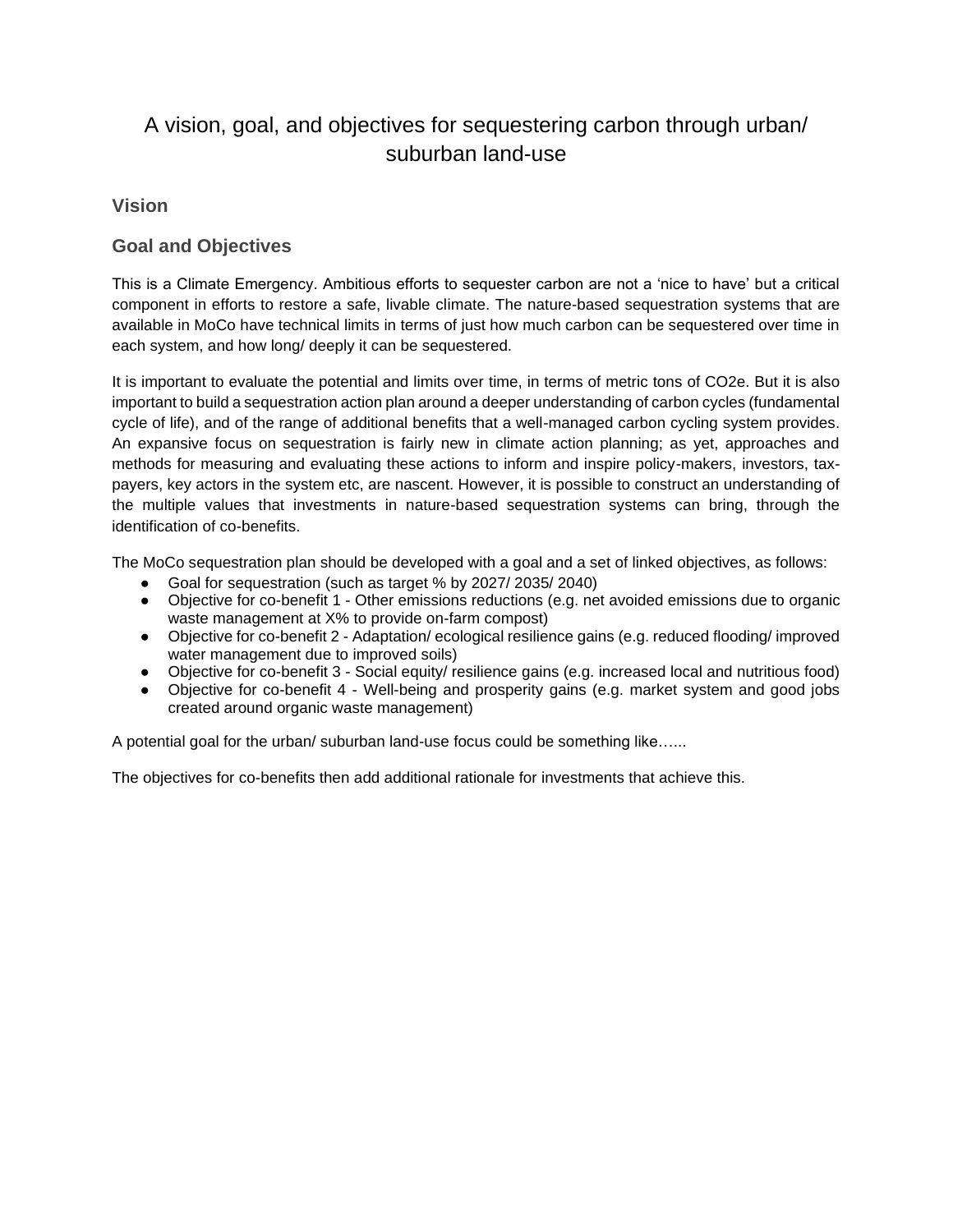## Decision-making considerations for MoCo

### **Criteria for decision-making**

There will be important co-benefits of certain actions (some are reflected in the vision and objectives), which should be explicitly recognized and estimated. This will help decision-makers to make the case for those actions where the sequestration value alone is not considered sufficient. There are also potential trade-offs between different actions, as discussed below.

Therefore, the sequestration workgroup proposes that a set of decision-making criteria are developed to ensure that co-benefits and trade-offs are well considered when policies and programs are being developed. These criteria should reflect the principles and values discussed below, and could be applied through a form of check-list that is required for all future policy and legislative decisions.

### **Trade-offs - and cross-cutting opportunities**

It is not possible in advance to list out all the potential trade-offs that could occur as policies and legislation are further developed to support the Climate Action Plan, and other MoCo priorities. However, it is important to make the existence of trade-offs explicit, and to establish ways in which these could be managed e.g. by applying a set of principles like those below.

Are there any considerations/ examples specific to Urban/ Suburban land-use to include here?

### **Co-benefits**

Conversely, some potential trade-offs, such as having to make choices about whether to spend money on x or y, could, if appreciated from the perspective of being part of a system (see next section), represent important cross-cutting opportunities and co-benefits. One example would be the imperative to move to zero waste, which includes a commitment to scaling composting of organic waste, and the imperative to generate organic fertilizer at a scale and quality that farmers can use to support sequestration through soils.

There are important co-benefits to be found along all aspects of nature-based sequestration solutions. For example, more trees are needed in agricultural landscapes, and the integration of fruit and nut trees can create benefits such as food and income diversity.

#### Are there any considerations/ examples specific to Urban/ Suburban land-use to include here?

While the practice of applying compost to soil for carbon sequestration is a relatively new and emerging area for climate solutions, there are many co-benefits related to using compost. Compost is a beneficial soil amendment because it: increases water retention and helps conserve water, prevents soil erosion, increases soil life and the soil food web, puts nutrients back into the soil, makes soil slowly release nutrients to plants and balances pH levels, provides diverse microbial and bacterial and fungal communities that protect plants from diseases and pests, improve crop yields, save money by reducing the need for synthetic fertilizers, improves soil composition and properties<sup>4</sup>.

Composting can also be an economic development tool. "On a per-ton basis, in Maryland, composting (including mulching and natural wood waste recyclers) employs two times more workers than landfilling,

<sup>4</sup> <https://ilsr.org/benefits-composting-compost/>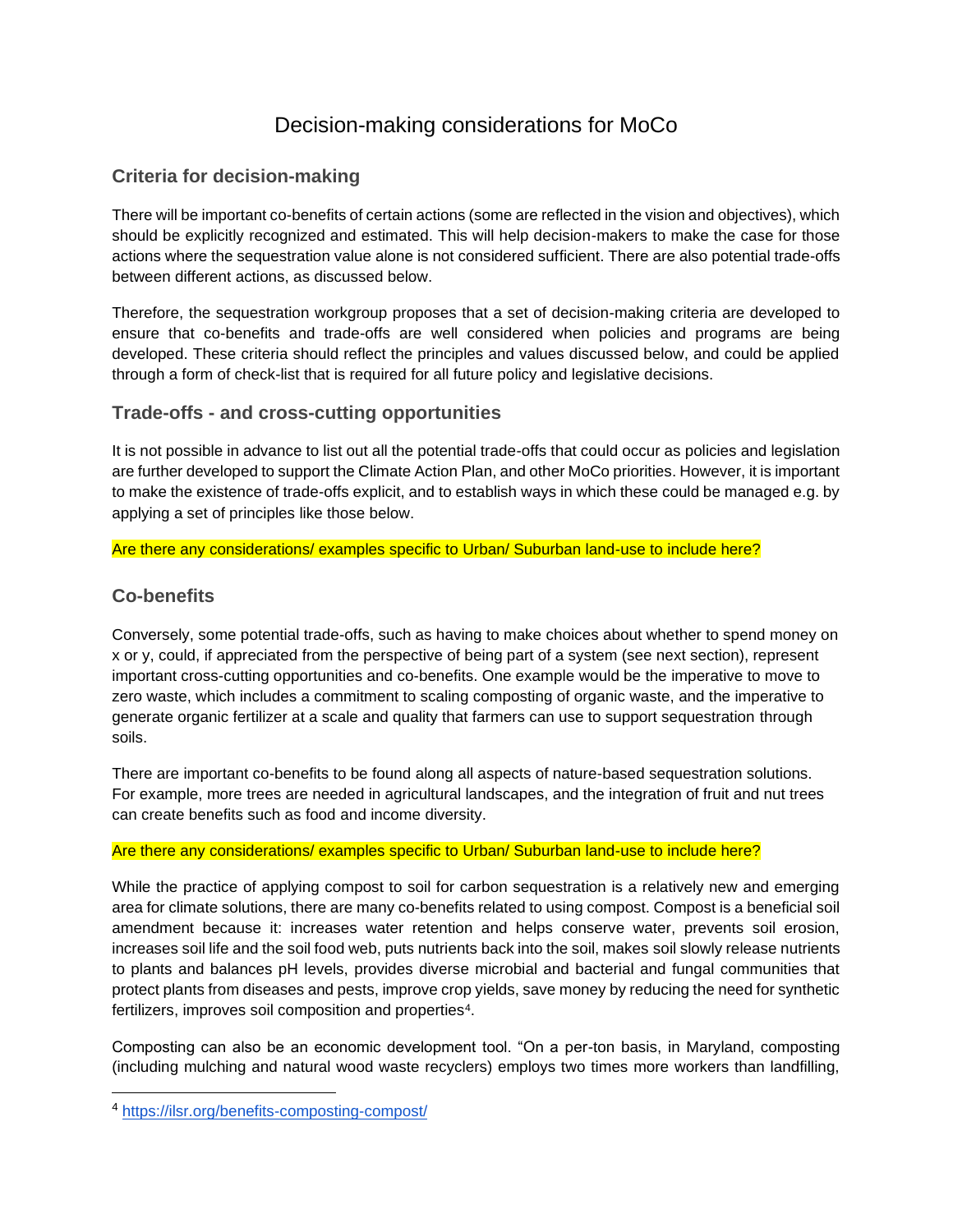and four times more workers than incineration. On a per-capital-investment basis, for every \$10 million invested, composting facilities in Maryland support twice as many jobs as landfills and 17 more jobs than incinerators.<sup>5</sup> "

Programs such as Community Composting can be used to promote community and neighborhood cooperation. As a practice that more and more cities and counties are providing to residents and businesses, composting is a service that can contribute to attracting businesses and new residents.

All these co-benefits of composting and compost use need to be documented and calculated, such as enhancing economic development, improving public health, improving soil health and the soil food web, enhancing equity and affordability, increasing community and neighborhood cooperation, and other aspects of improving quality of life. Assessments might include questions such as:

- "How does the county composting program make the county more attractive place for businesses?"
- "How does the county composting program improve the capacity of the county to manage stormwater runoff?"
- "How is the use of compost improving reforestation and forest preservation?"

Evaluation of co-benefits should be included in lifecycle analysis and cost benefit analysis and should highlight the short, medium, and long term benefits that the county could achieve through the Climate Plan goals related to composting and sequestration.

#### **Principles and Values**

- **Foster systems thinking and adaptive management:** Actively identify and evaluate the social, ecological and economic co-benefits and potential trade-offs of policy and legislative decisions, and how these will impact the County's emissions, sequestration and adaptation targets. Design programs and partnership to ensure a high level of interaction and learning among key actors stimulating adaptive management capacities through incentivizing innovation, rapid feedback loops, taking small bets etc.
- **Apply systems analysis to design plans and programs:** Identify the "levers" or the approaches to changing underlying drivers of change in the system, such as legislation and regulations, tax mandates and incentives, programmatic services, market forces, voluntary actions, etc. The levers of change need to target the drivers, e.g. what motivates people to take action, what factors cause emissions increases, in order to dramatically change the system's performance. Climate Plan strategies need to selected based upon criteria designed to take into consideration such factors such as cost efficiency, emissions reduction potential, degree of county control, speed at which impact can be achieved, and other relevant factors that relate to deep and sustained systems change.
- **Promote social equity, climate and restorative justice**: Prioritise benefits and opportunities for disadvantaged groups, address systemic and historical discriminations, and protect the right of future generations to a safe and secure climate.
- **Protect and enhance biodiversity and ecological resilience**: Value each nature-based sequestration system for its wider role in enabling critical ecosystems to recover, and to maintain the redundancy and diversity that supports ecosystem resilience over time.

<sup>5</sup> *[Pay Dirt: Composting in Maryland to Reduce Waste, Create Jobs & Protect the Bay](https://ilsr.org/composting-sense-tables/)*, (2013) Institute for Local Self Reliance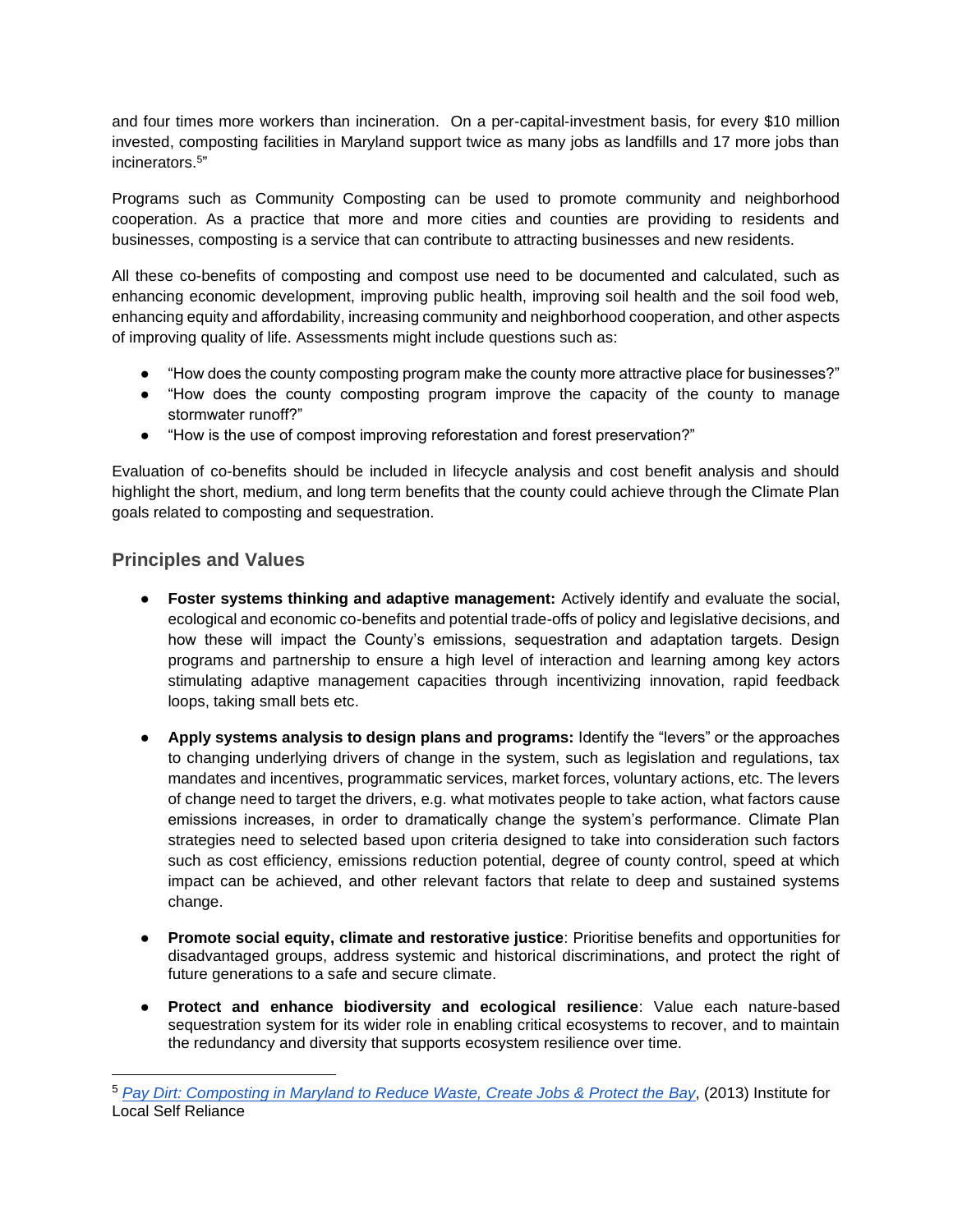- **Do not count sequestration as a way of off-setting lack of progress on emissions reductions:** Efforts to sequester carbon should not be used to off-set limited progress on the County's emissions reduction targets. They should be valued as an independent contribution to negative emissions and enhanced biodiversity, ecological and social resilience.
- **Base decisions on resilience/ adaptation principles:** Resilience/ adaptation practice has shown the importance of certain [principles](https://www.stockholmresilience.org/research/research-news/2015-04-08-seven-principles-for-building-resilience.html) that need to be considered in policy-making and business contexts for enhanced resilience. These include the principles of promoting flexibility and learning, maintaining diversity and redundancy, and expanding participation

Are there any considerations/ examples specific to Urban/ Suburban land-use to include here?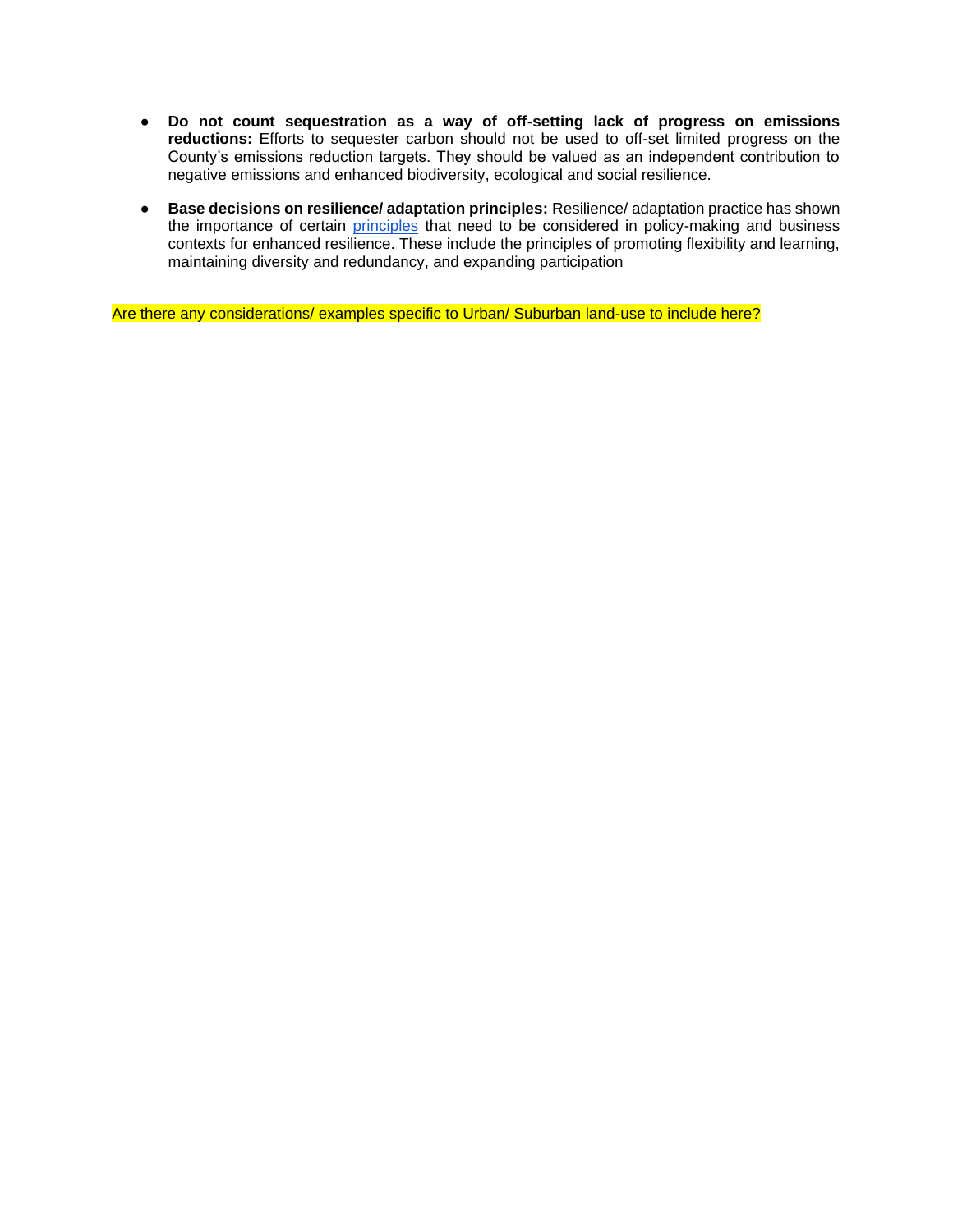## Recommendations for sequestration through urban/ suburban land-use

### **Quick wins, small bets and no regrets actions for 2020**

These are actions that can and should be taken now by MoCo, even while the Climate Action Plan is being finalized. They are actions that fit with on-going policies and programs and/or can be justified in light of the County's Climate Emergency Mobilization Resolution and will likely generate a range of cobenefits.

| <b>Overarching Recommendation</b>                                                                                                                                                                                                                                                                                                                                                                         | <b>Specific Recommendations</b>                                                                                                                                                                                                                                                                                                                                                                                                                                                                                                                                                                                                                           | <b>Comments</b>                                                                                                                                                                                                                                                                                                                                                                                                                                                                                                                                                                                                                                                                                                                                                                                                                                                      |
|-----------------------------------------------------------------------------------------------------------------------------------------------------------------------------------------------------------------------------------------------------------------------------------------------------------------------------------------------------------------------------------------------------------|-----------------------------------------------------------------------------------------------------------------------------------------------------------------------------------------------------------------------------------------------------------------------------------------------------------------------------------------------------------------------------------------------------------------------------------------------------------------------------------------------------------------------------------------------------------------------------------------------------------------------------------------------------------|----------------------------------------------------------------------------------------------------------------------------------------------------------------------------------------------------------------------------------------------------------------------------------------------------------------------------------------------------------------------------------------------------------------------------------------------------------------------------------------------------------------------------------------------------------------------------------------------------------------------------------------------------------------------------------------------------------------------------------------------------------------------------------------------------------------------------------------------------------------------|
| <b>Expand County backyard</b><br>composting program by allowing<br>food scraps to be composted,<br>providing rodent proof compost<br>containers, and providing<br>compost training based upon<br>best practices and providing<br>demonstration composting<br>education hub sites. Include<br>training on how to use compost<br>and benefits such as building<br>healthy soil and carbon<br>sequestration. | 1. Amend County codes that<br>restrict composting of food<br>scraps on residential property.<br>2. Bulk purchase or provide<br>rebates for residents to obtain<br>approved compost containers for<br>food scraps.<br>3. Adapt existing training<br>program (from DC backyard<br>composting program) and train-<br>trainers (such as Master<br>Gardeners and other volunteers)<br>to provide trainings on best<br>practices for composting of food<br>scraps and compost use.<br>4. Establish Composting<br>Education Hubs throughout the<br>County and include<br>demonstration sites for residents<br>to learn how to compost and<br>how to use compost. | 1. Review model codes and<br>amend county code to allow<br>food scrap composting. Use<br>resources such as the Institute<br>for Local Self Reliance: Yes in<br><b>My Backyard: A Home</b><br><b>Composting Guide for Local</b><br>Government https://ilsr<br>2. & 3. Use the above resource<br>and model the program after the<br>DC Government backyard<br>composting program. Example<br>of compost containers such as<br>the one offered by Backyard<br>Composting can be purchased<br>bulk order for a reduced price<br>and sold to residents.<br>4. Establish Koiner Farm as a<br>model for Composting Education<br>Hubs-for training and distribution<br>of composting containers. The<br>Montgomery County Food<br><b>Council Environmental Impact</b><br><b>Working Group and Master</b><br>Gardeners are already assisting<br>Koiner Farm with this effort. |
| <b>Establish County Community</b><br>Composting Hubs that utilize<br>rodent proof containers, best<br>practices throughout the county.                                                                                                                                                                                                                                                                    | 1. Adapt the existing DC<br><b>Community Composting</b><br>Program to provide<br>neighborhood based community<br>composting.<br>2. Provide Master Composter<br>training programs and education<br>about how to compost, compost<br>use, and benefits of compost for<br>healthy soil and carbon<br>sequestration.                                                                                                                                                                                                                                                                                                                                          | 1. Use the Community<br>Composting Done Right: A<br>Guide to Best Management<br>Practices<br>https://ilsr.org/composting-bmp-<br>guide/ to design and implement<br>the community composting<br>program and review and adapt<br>the DC program.<br>2. Partner with Master<br>Gardeners and establish Master<br>Composters as trainers.                                                                                                                                                                                                                                                                                                                                                                                                                                                                                                                                |
| <b>Expand On-Farm Composting</b>                                                                                                                                                                                                                                                                                                                                                                          | 1. Provide composting training                                                                                                                                                                                                                                                                                                                                                                                                                                                                                                                                                                                                                            | 1.& 2. Work with the MC Office                                                                                                                                                                                                                                                                                                                                                                                                                                                                                                                                                                                                                                                                                                                                                                                                                                       |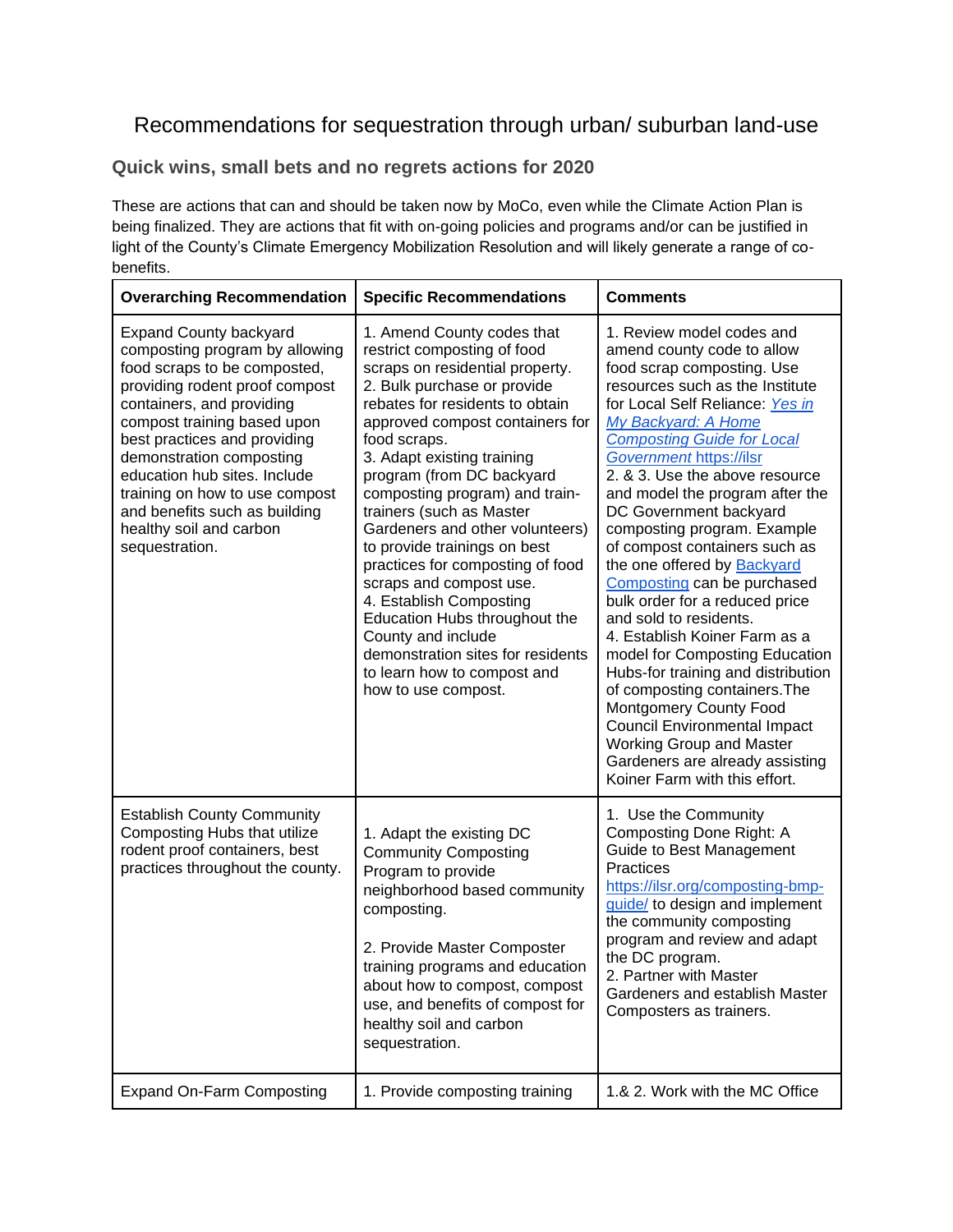| and Compost Use                                                | for farmers.<br>2. Assess and provide technical<br>assistance to support farmers,<br>such as equipment for<br>composting<br>3. Increase compost use on<br>farms<br>4. Review County and State<br>legislation related to on-farm<br>composting and identify<br>amendment improvements to<br>facilitate composting<br>5. Review and adopt best<br>practices for carbon farming<br>programs-consider incentives | of Agriculture and other<br>resources such as the Food<br>Council and the Institute for<br>Local Self Reliance to provide<br>trainings (this is currently being<br>explored)<br>3. Work with the Office of<br>Agriculture to identify areas for<br>expanding and promoting<br>compost use and track usage<br>4. & 5. Work with the Office of<br>Ag. and farmers to identify and<br>recommend any necessary<br>amendments to increase on-<br>farm composting and to design<br>carbon farming programs |
|----------------------------------------------------------------|--------------------------------------------------------------------------------------------------------------------------------------------------------------------------------------------------------------------------------------------------------------------------------------------------------------------------------------------------------------------------------------------------------------|------------------------------------------------------------------------------------------------------------------------------------------------------------------------------------------------------------------------------------------------------------------------------------------------------------------------------------------------------------------------------------------------------------------------------------------------------------------------------------------------------|
| Institute on-site composting<br>programs throughout the county | 1. Assess the potential for key<br>institutions to establish on-site<br>composting operations<br>2. Provide support for institutions<br>to identify financial assistance to<br>establish on-site composting<br>operations.                                                                                                                                                                                   | 1. Identify and utilize model on-<br>site composting programs for<br>institutions, such as Montgomery<br>College. Provide training<br>programs that include best<br>practice management and<br>technical assistance,                                                                                                                                                                                                                                                                                 |
| Institute composting program for<br>commercial businesses      | 1. Provide toolkits and training<br>for commercial businesses to<br>establish composting programs<br>based on best practices<br>2. Provide resources for<br>collecting and transporting food<br>scraps to composting facilities,<br>ideally within the county                                                                                                                                                | 1.&2. Use County Composting<br>Strategic Plan and Zero Waste<br>Task Force Report resources to<br>identify models for establishing<br>commercial composting<br>programs                                                                                                                                                                                                                                                                                                                              |
| Institute composting program for<br>multi-family residents     | 1. Provide toolkits and training<br>for commercial businesses to<br>establish composting programs<br>based on best practices<br>2. Provide resources for<br>collecting and transporting food<br>scraps to composting facilities,<br>ideally within the county                                                                                                                                                | 1.&2. Use County Composting<br>Strategic Plan and Zero Waste<br>Task Force Report resources to<br>identify models for establishing<br>commercial composting<br>programs                                                                                                                                                                                                                                                                                                                              |
| Institute composting program for<br>single-family residents    | 1. Establish food scrap collection<br>program based upon best<br>practices<br>2. Provide educational materials<br>and enact an outreach campaign<br>to raise awareness and educate<br>residents about the benefits of<br>composting and compost use                                                                                                                                                          | 1.&2. Use County Composting<br>Strategic Plan and Zero Waste<br>Task Force Report resources to<br>identify models for establishing<br>commercial composting<br>programs                                                                                                                                                                                                                                                                                                                              |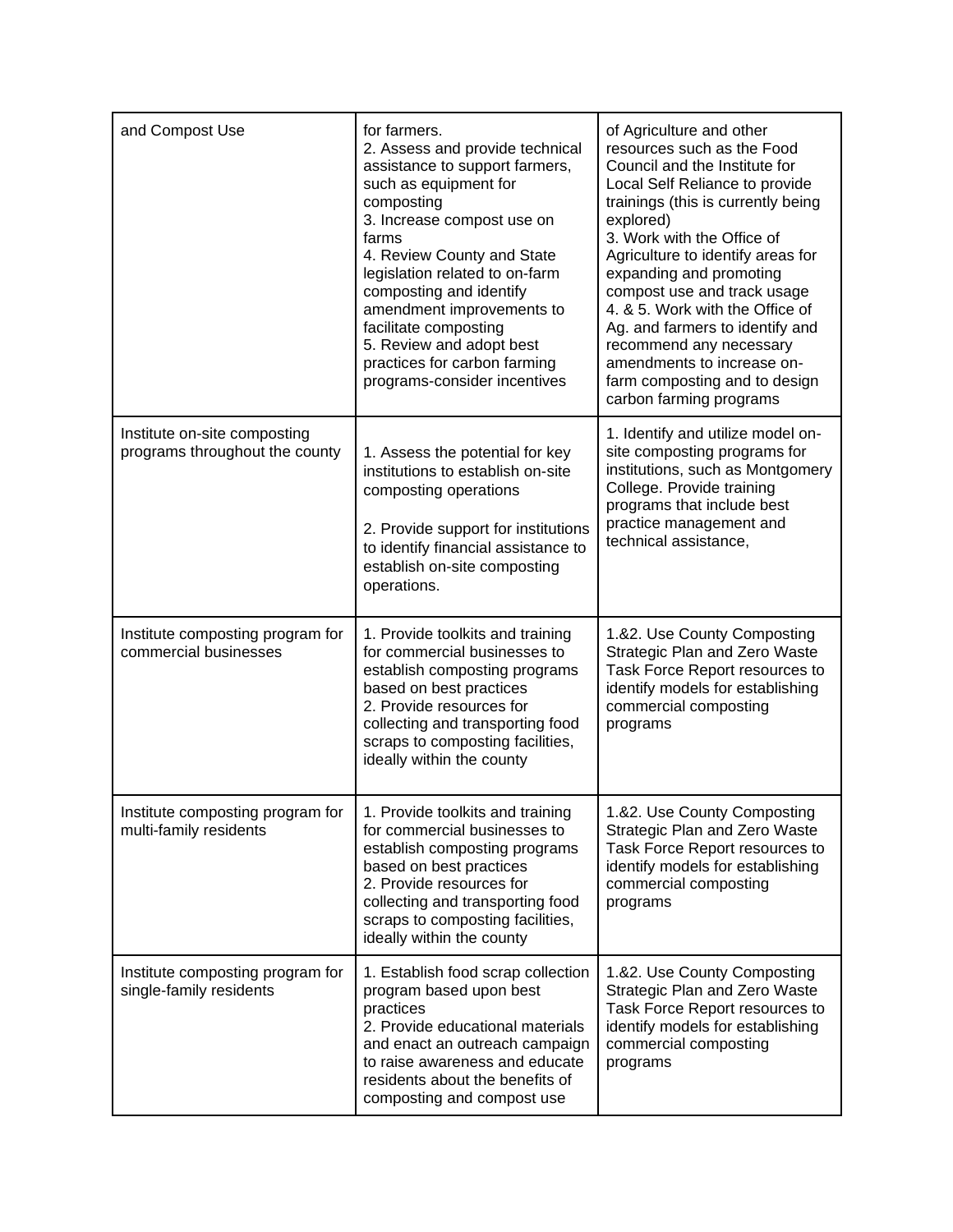| Expand composting, compost<br>use and education in schools | 1. Provide toolkits for schools at<br>all levels to establish composting<br>both on-site and off-site<br>2. Provide toolkits for schools to<br>use compost on the school<br>grounds and for school gardens<br>3. Provide toolkits for schools to<br>integrate curriculum modules on<br>composting and compost use<br>4. Integrate composting and<br>compost use into the SERT<br>program<br>5. Address and provide facility<br>staff with support to institute<br>food scrap composting | 1.& 2.& 3. & 4. The Institute for<br>Local Self Reliance is creating a<br>best practice guide for schools<br>to use. Work with MCPS as a<br>key stakeholder and county<br>programs, such as Rainscapes<br>and Master Gardeners should<br>be involved in executing this<br>goal along with PTA's and<br>Green Teams, Other<br>organizations involved in this<br>effort are: Mont. Cnty. Food<br>Council and Bethesda Green.<br>Use strategies such as food<br>waste audits to raise awareness<br>of wasted food. |
|------------------------------------------------------------|-----------------------------------------------------------------------------------------------------------------------------------------------------------------------------------------------------------------------------------------------------------------------------------------------------------------------------------------------------------------------------------------------------------------------------------------------------------------------------------------|-----------------------------------------------------------------------------------------------------------------------------------------------------------------------------------------------------------------------------------------------------------------------------------------------------------------------------------------------------------------------------------------------------------------------------------------------------------------------------------------------------------------|
|------------------------------------------------------------|-----------------------------------------------------------------------------------------------------------------------------------------------------------------------------------------------------------------------------------------------------------------------------------------------------------------------------------------------------------------------------------------------------------------------------------------------------------------------------------------|-----------------------------------------------------------------------------------------------------------------------------------------------------------------------------------------------------------------------------------------------------------------------------------------------------------------------------------------------------------------------------------------------------------------------------------------------------------------------------------------------------------------|

| Institute food scrap composting<br>program at all farmers markets | 1. Provide food scrap<br>composting program collections<br>and pick up and composting of<br>food scraps at all farmers<br>markets | 1. Model the program after best<br>practices established in DC |
|-------------------------------------------------------------------|-----------------------------------------------------------------------------------------------------------------------------------|----------------------------------------------------------------|
|-------------------------------------------------------------------|-----------------------------------------------------------------------------------------------------------------------------------|----------------------------------------------------------------|

| Expand composting capacity<br>within the county | 1. Divert residential food scraps<br>into backyard composting and<br>community composting systems<br>2. Identify and establish mid<br>scale food scrap composting<br>operations throughout the<br>county/on county owned<br>properties (to reduce<br>transportation carbon emissions)<br>3. Establish on-site composting<br>programs for institutions,<br>schools, businesses<br>4. Stop incinerating food scraps<br>and waste and divert food<br>scraps and food waste from the<br>county incinerator and compost<br>the food scraps and food waste<br>preferably in the county<br>5. Convert the Dickerson Yard<br>Waste Composting facility to an | 1. Expand the backyard<br>composting program (see<br>corresponding<br>recommendations)<br>2. & 3. & 4. 5. Utilize all food<br>scraps and waste for recycling<br>this valuable resource and<br>create compost. Model on-site<br>composting programs after best<br>practices. Model the conversion<br>of the facility after Prince<br>George's Composting Facility<br>and other best practices and<br>methods. Facility and equipment<br>upgrades and increased staffing<br>will be necessary and<br>assessment on return on<br>investments should include<br>analysis of co-benefits related to<br>compost use. Work with |
|-------------------------------------------------|------------------------------------------------------------------------------------------------------------------------------------------------------------------------------------------------------------------------------------------------------------------------------------------------------------------------------------------------------------------------------------------------------------------------------------------------------------------------------------------------------------------------------------------------------------------------------------------------------------------------------------------------------|--------------------------------------------------------------------------------------------------------------------------------------------------------------------------------------------------------------------------------------------------------------------------------------------------------------------------------------------------------------------------------------------------------------------------------------------------------------------------------------------------------------------------------------------------------------------------------------------------------------------------|
|                                                 | operation that also composts                                                                                                                                                                                                                                                                                                                                                                                                                                                                                                                                                                                                                         | communities surrounding the                                                                                                                                                                                                                                                                                                                                                                                                                                                                                                                                                                                              |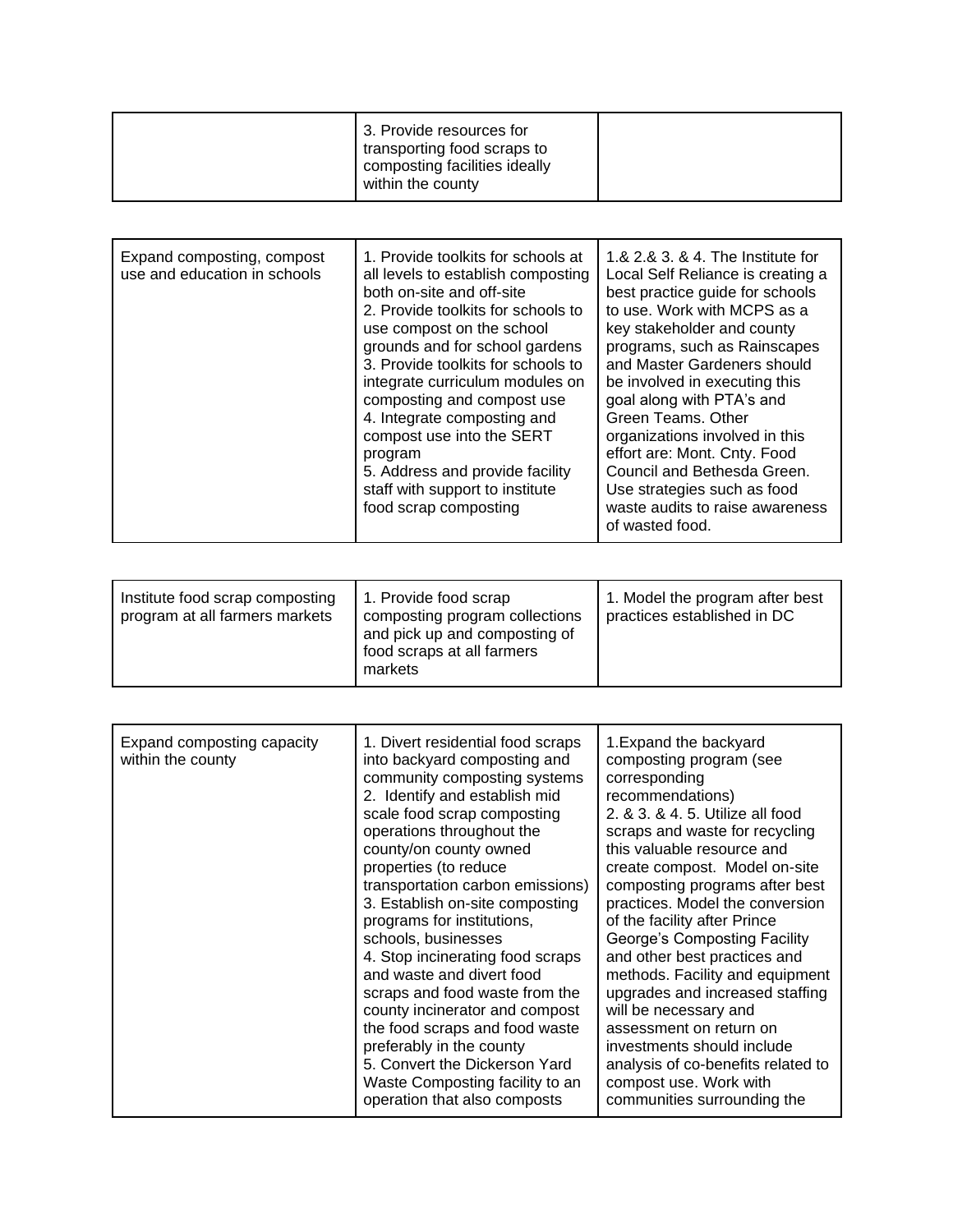| necessary modifications to the<br><b>Transfer Station Annex Building</b><br>to accommodate receipt and<br>transfer of food scraps for<br>composting<br>7. Identify, establish and map<br>carbon sources such as wood<br>chips from landscaping services<br>and "brown" organic materials<br>and promote the use of them for<br>composting food scraps and<br>waste | and mitigate the impact of using<br>the facility for food scrap<br>composting. Utilize assessments<br>such at the Food Council<br><b>Environmental Impact Working</b><br>Group March 3, 2019 summary<br>of potential options<br>https://mocofoodcouncil.org/reso<br>urces/<br>Model mid scale operations after<br>local and national best practices<br>and facilities such as Veterans<br>Compost and provide support<br>for composting businesses such<br>as Compost Crew |
|--------------------------------------------------------------------------------------------------------------------------------------------------------------------------------------------------------------------------------------------------------------------------------------------------------------------------------------------------------------------|----------------------------------------------------------------------------------------------------------------------------------------------------------------------------------------------------------------------------------------------------------------------------------------------------------------------------------------------------------------------------------------------------------------------------------------------------------------------------|
|--------------------------------------------------------------------------------------------------------------------------------------------------------------------------------------------------------------------------------------------------------------------------------------------------------------------------------------------------------------------|----------------------------------------------------------------------------------------------------------------------------------------------------------------------------------------------------------------------------------------------------------------------------------------------------------------------------------------------------------------------------------------------------------------------------------------------------------------------------|

| Institute incentive and dis-<br>insentive programs that promote<br>composting and compost use | 1. Institute a non-regressive<br>"Save as You Throw" (Pay as<br>You Throw) program (This<br>strategy charges residents<br>based on the amount of trash<br>produced rather than via<br>property taxes or fixed fees. | 1. Examples of models for Save<br>as You Throw programs are<br>Austin, San Francisco,<br>Minneapolis. Review studies<br>such as Skumatz Economic<br>Research Associates on<br>separate unit pricing programs |
|-----------------------------------------------------------------------------------------------|---------------------------------------------------------------------------------------------------------------------------------------------------------------------------------------------------------------------|--------------------------------------------------------------------------------------------------------------------------------------------------------------------------------------------------------------|
|-----------------------------------------------------------------------------------------------|---------------------------------------------------------------------------------------------------------------------------------------------------------------------------------------------------------------------|--------------------------------------------------------------------------------------------------------------------------------------------------------------------------------------------------------------|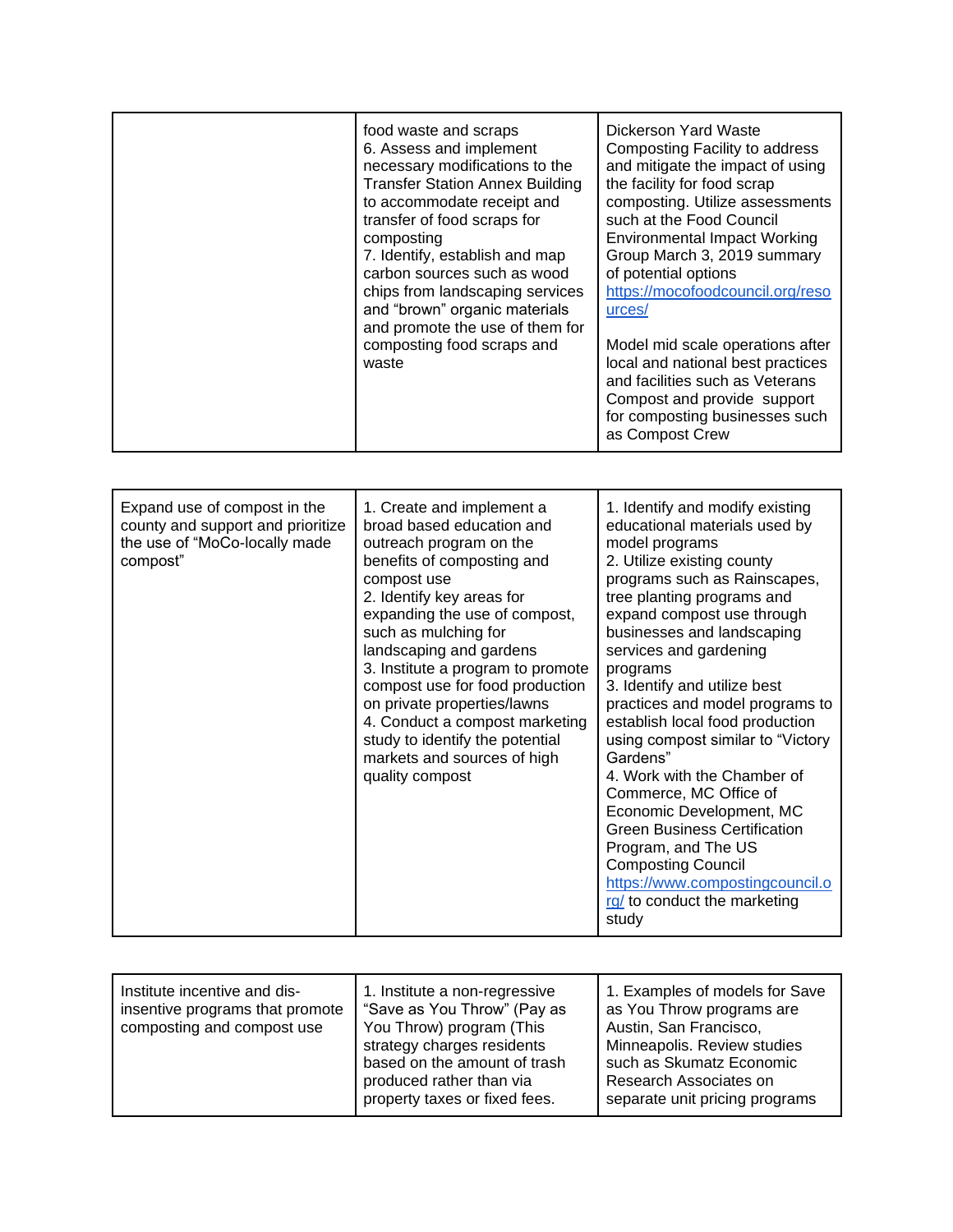|  | Make sure the fee structure is<br>not regressive, so as not to<br>impact low-income residents<br>disproportionally. Note: this was<br>also a recommendation in the<br><b>County Executive Transition</b><br><b>Team Report</b><br>https://www.montgomerycounty<br>md.gov/OPI/Resources/Files/20<br>19/MarcElrich Transition Team<br>Report.pdf<br>2. Establish differential tip fees<br>to motivate generators to<br>source-separate food scraps<br>and other organics, and<br>encourage collectors to provide<br>recycling collection of such<br>materials. | and apply effective strategies<br>that address equity issues. |
|--|--------------------------------------------------------------------------------------------------------------------------------------------------------------------------------------------------------------------------------------------------------------------------------------------------------------------------------------------------------------------------------------------------------------------------------------------------------------------------------------------------------------------------------------------------------------|---------------------------------------------------------------|
|--|--------------------------------------------------------------------------------------------------------------------------------------------------------------------------------------------------------------------------------------------------------------------------------------------------------------------------------------------------------------------------------------------------------------------------------------------------------------------------------------------------------------------------------------------------------------|---------------------------------------------------------------|

| Establish the carbon emissions<br>1. Estimate the comparison of<br>carbon emissions reductions in<br>sequestration values related to<br>the recommendations provided<br>relation to the high priority zero<br>in the Zero Waste Task Force<br>waste management strategies<br>such as composting compared<br>Report<br>to incineration.<br>2. Utilize carbon emissions<br>sequestration estimates of<br>potential strategies and methods<br>to establish program priorities<br>3. Identify co-benefits of<br>resource management methods,<br>such as composting and<br>compost use compared to<br>incineration and landfill disposal<br>of food scraps and waste |
|-----------------------------------------------------------------------------------------------------------------------------------------------------------------------------------------------------------------------------------------------------------------------------------------------------------------------------------------------------------------------------------------------------------------------------------------------------------------------------------------------------------------------------------------------------------------------------------------------------------------------------------------------------------------|
|-----------------------------------------------------------------------------------------------------------------------------------------------------------------------------------------------------------------------------------------------------------------------------------------------------------------------------------------------------------------------------------------------------------------------------------------------------------------------------------------------------------------------------------------------------------------------------------------------------------------------------------------------------------------|

| Expand the collection and<br>redistribution of food that can be<br>consumed | 1. Identify and map all available<br>food recovery opportunities and<br>coordinate with food rescue<br>stakeholders to facilitate the<br>collection and food redistribution<br>to food insecure populations<br>2. Establish barriers and<br>solutions to food donations-such<br>as providing education for food<br>donors related to proper<br>separation and storage. Other<br>issues such as standardizing<br>food labels need to be explored<br>at the State level. | 1.& 2.& 3. Key stakeholders<br>include: Manna Food and<br>Community Food Rescue,<br>County HHS, Mont. Cnty Food<br>Council.<br>Additional sources include:<br>businesses, schools/MCPS,<br>Office of Ag., farmers |
|-----------------------------------------------------------------------------|------------------------------------------------------------------------------------------------------------------------------------------------------------------------------------------------------------------------------------------------------------------------------------------------------------------------------------------------------------------------------------------------------------------------------------------------------------------------|-------------------------------------------------------------------------------------------------------------------------------------------------------------------------------------------------------------------|
|                                                                             | 3. Educate and facilitate the use                                                                                                                                                                                                                                                                                                                                                                                                                                      |                                                                                                                                                                                                                   |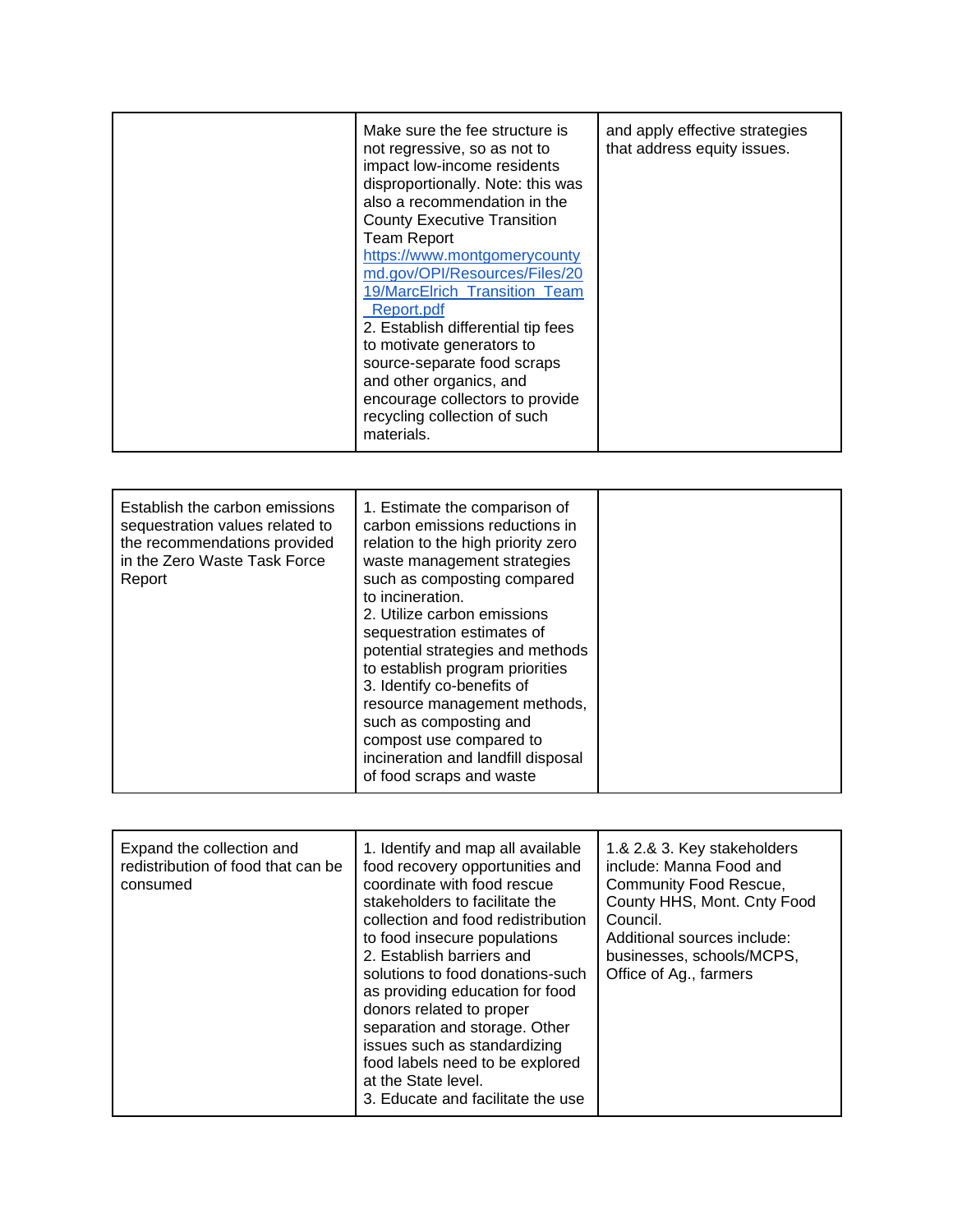| of the tax incentive to increase<br>the amount of food farmers<br>donate to food rescue |  |
|-----------------------------------------------------------------------------------------|--|
| organizations                                                                           |  |

| Update the county website to<br>include more information and<br>resources on how to compost,<br>how to use compost, benefits of | 1. Expand the county website<br>information on how to compost,<br>how to use compost, benefits of<br>composting and using compost,<br>videos, and a library of<br>additional resources | 1. Work with the Master<br>Gardeners, Institute for Local<br>Self Reliance, Food Council<br><b>Environmental Impact Working</b><br>Group and other organizations<br>to expand the information and<br>resources on the website |
|---------------------------------------------------------------------------------------------------------------------------------|----------------------------------------------------------------------------------------------------------------------------------------------------------------------------------------|-------------------------------------------------------------------------------------------------------------------------------------------------------------------------------------------------------------------------------|
|                                                                                                                                 |                                                                                                                                                                                        |                                                                                                                                                                                                                               |

| Support state level organics<br>diversion, composting and<br>compost use recommendations<br>and legislation | 1. Identify and implement<br>recommendations in the report<br>HB 171 that align with Climate<br>Plan recommendations | 1. Work with stakeholders who<br>were involved in the study group<br>such as the Sierra Club, the<br>Institute for Local Self Reliance<br>(see comments on<br>recommendations in Annex 2)<br>composting companies, etc. to<br>identify key recommendations<br>for advancing the Climate Plan<br>composting and compost use<br>goals |
|-------------------------------------------------------------------------------------------------------------|----------------------------------------------------------------------------------------------------------------------|-------------------------------------------------------------------------------------------------------------------------------------------------------------------------------------------------------------------------------------------------------------------------------------------------------------------------------------|
|-------------------------------------------------------------------------------------------------------------|----------------------------------------------------------------------------------------------------------------------|-------------------------------------------------------------------------------------------------------------------------------------------------------------------------------------------------------------------------------------------------------------------------------------------------------------------------------------|

| Evaluate the current status and<br>potential benefits of the use of<br>compostable products and<br>serviceware and increase usage<br>if benefits outway costs | 1. Review and evaluate issues<br>related to compostable materials<br>such as the safety of the<br>materials used to produce them,<br>issues of contamination for<br>composting programs, lifecycle<br>analysis-that includes the<br>benefits and co-benefits of using<br>the compost<br>2. Expand the use of<br>compostable products in<br>restaurants and food service if<br>benefits outway costs | 1. Review studies such as those<br>in this article, and work with the<br>US Composting Council and<br>other related organizations to<br>evaluate and assess<br>compostable and if deemed<br>appropriate, expand the use of,<br>compostable products |
|---------------------------------------------------------------------------------------------------------------------------------------------------------------|-----------------------------------------------------------------------------------------------------------------------------------------------------------------------------------------------------------------------------------------------------------------------------------------------------------------------------------------------------------------------------------------------------|-----------------------------------------------------------------------------------------------------------------------------------------------------------------------------------------------------------------------------------------------------|
|---------------------------------------------------------------------------------------------------------------------------------------------------------------|-----------------------------------------------------------------------------------------------------------------------------------------------------------------------------------------------------------------------------------------------------------------------------------------------------------------------------------------------------------------------------------------------------|-----------------------------------------------------------------------------------------------------------------------------------------------------------------------------------------------------------------------------------------------------|

| Modify the County's waste<br>management plan. Eliminate<br>incineration and put residuals in<br>a safe and remote landfill,<br>accessible by clean-energy rail | The Northeast Maryland Waste<br><b>Disposal Authority. This</b><br>privately-owned organization<br>has had control over the Division<br>of Solid Waste for decades, and |
|----------------------------------------------------------------------------------------------------------------------------------------------------------------|-------------------------------------------------------------------------------------------------------------------------------------------------------------------------|
| haul. Give oversight of solid                                                                                                                                  | they receive County dollars to                                                                                                                                          |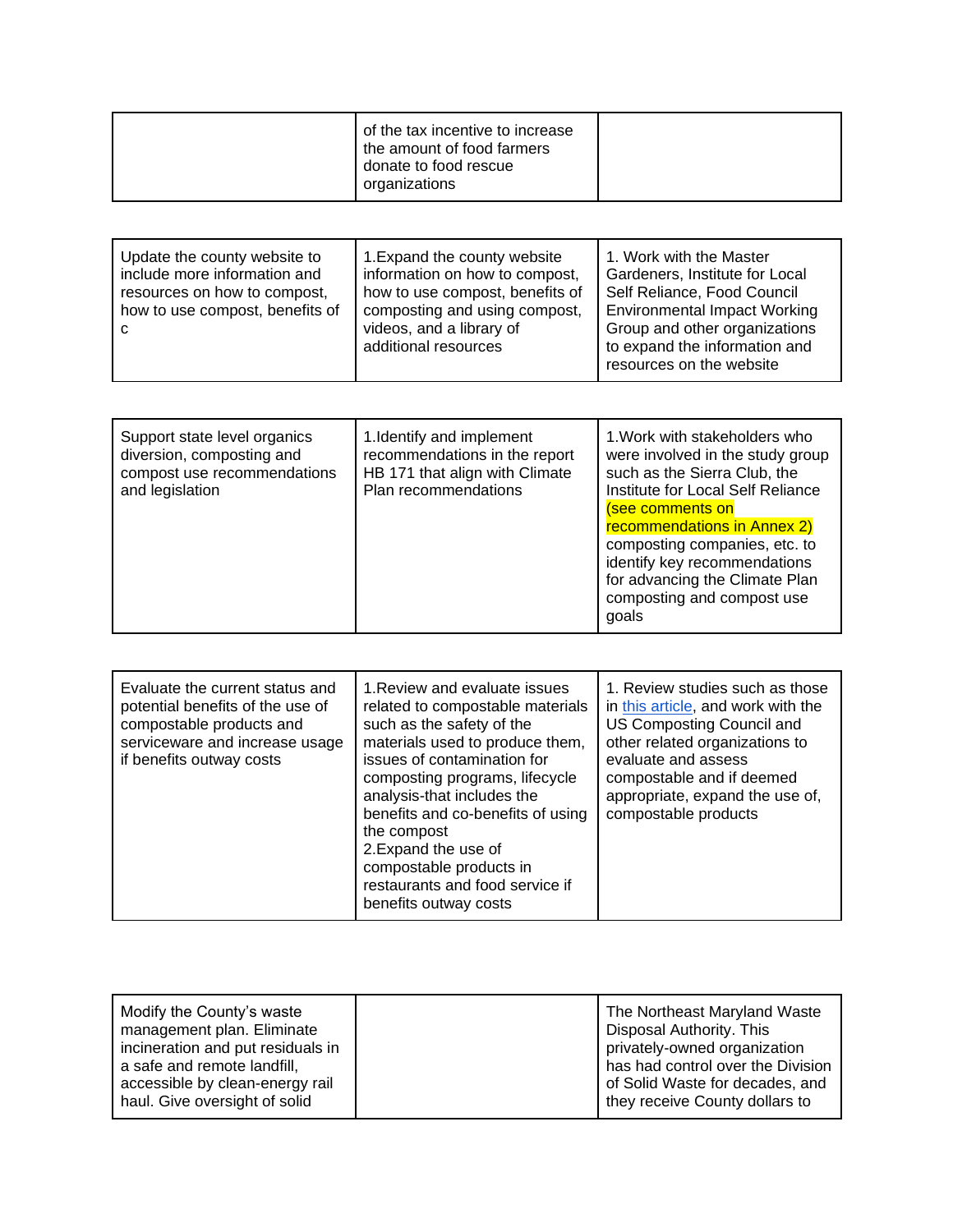| waste management to DEP (not<br>a private entity with its own<br>interests). (Note: this is from the<br><b>County Executive Transition</b><br>Team Report.) | administer our program. Their<br>vested interest is in incineration<br>and therefore suppress any<br>efforts to handle the County's<br>trash in a greener and more<br>responsible way. (Note: this is<br>from the County Executive<br><b>Transition Team Report</b> |
|-------------------------------------------------------------------------------------------------------------------------------------------------------------|---------------------------------------------------------------------------------------------------------------------------------------------------------------------------------------------------------------------------------------------------------------------|
|-------------------------------------------------------------------------------------------------------------------------------------------------------------|---------------------------------------------------------------------------------------------------------------------------------------------------------------------------------------------------------------------------------------------------------------------|

| Ensure that the Solid Waste<br>Advisory Committee is informed<br>about all composting related<br>recommendations and solicit<br>support |  | 1. The Solid Waste Advisory<br>Committee is comprised of<br>citizen advisors charged with<br>reviewing and advising county<br>solid waste plans and programs |
|-----------------------------------------------------------------------------------------------------------------------------------------|--|--------------------------------------------------------------------------------------------------------------------------------------------------------------|
|-----------------------------------------------------------------------------------------------------------------------------------------|--|--------------------------------------------------------------------------------------------------------------------------------------------------------------|

| The state Nutrient Management<br>law needs to be reviewed to<br>address the use of compost for<br>lawn care | 1. Review and assess<br>Maryland's Chapter 10 Fertilizer<br><b>Application Requirements for</b><br><b>Land Not Used for Agricultural</b><br><b>Purposes</b><br>and assess the definitions of<br>"natural organic fertilizer" and<br>"organic fertilizer" in relation to<br>the inclusion of compost.<br>2. Assess the definitions in the<br><b>Nutrient Management Law (see</b><br>page 7 $@$ §8-803.4(g) and<br>establish recommendations on<br>to address the broad restrictions<br>for using compost in order to<br>expand the use. | 1. Assess other state restrictions<br>such as Washington State<br>restricts phosphorus in relation<br>to "turf fertilizer." (For example,<br>turf fertilizer is defined as: "Turf<br>fertilizer" means a commercial<br>fertilizer that is labeled for use<br>on turf." And "commercial<br>fertilizer" is defined as "a<br>substance containing one or<br>more recognized plant nutrients<br>and that is used for its plant<br>nutrient content or that is<br>designated for use or claimed to<br>have value in promoting plant<br>growth, and shall include limes,<br>gypsum, and manipulated<br>animal and vegetable manures.<br>It does not include<br>unmanipulated animal and<br>vegetable manures, organic<br>waste-derived material, and<br>other products exempted by the<br>department by rule."<br>Issues that need to be<br>addressed include the<br>relationship between the type of<br>compost (e.g.high phosphorus<br>content made with chicken litter)<br>and the variety of uses of<br>compost, such as large,<br>medium, small and urban<br>agriculture and landscaping, and<br>lawn care. Soil testing<br>requirements and other |
|-------------------------------------------------------------------------------------------------------------|----------------------------------------------------------------------------------------------------------------------------------------------------------------------------------------------------------------------------------------------------------------------------------------------------------------------------------------------------------------------------------------------------------------------------------------------------------------------------------------------------------------------------------------|---------------------------------------------------------------------------------------------------------------------------------------------------------------------------------------------------------------------------------------------------------------------------------------------------------------------------------------------------------------------------------------------------------------------------------------------------------------------------------------------------------------------------------------------------------------------------------------------------------------------------------------------------------------------------------------------------------------------------------------------------------------------------------------------------------------------------------------------------------------------------------------------------------------------------------------------------------------------------------------------------------------------------------------------------------------------------------------------------------------------------------------------------|
|                                                                                                             |                                                                                                                                                                                                                                                                                                                                                                                                                                                                                                                                        | considerations need to be                                                                                                                                                                                                                                                                                                                                                                                                                                                                                                                                                                                                                                                                                                                                                                                                                                                                                                                                                                                                                                                                                                                         |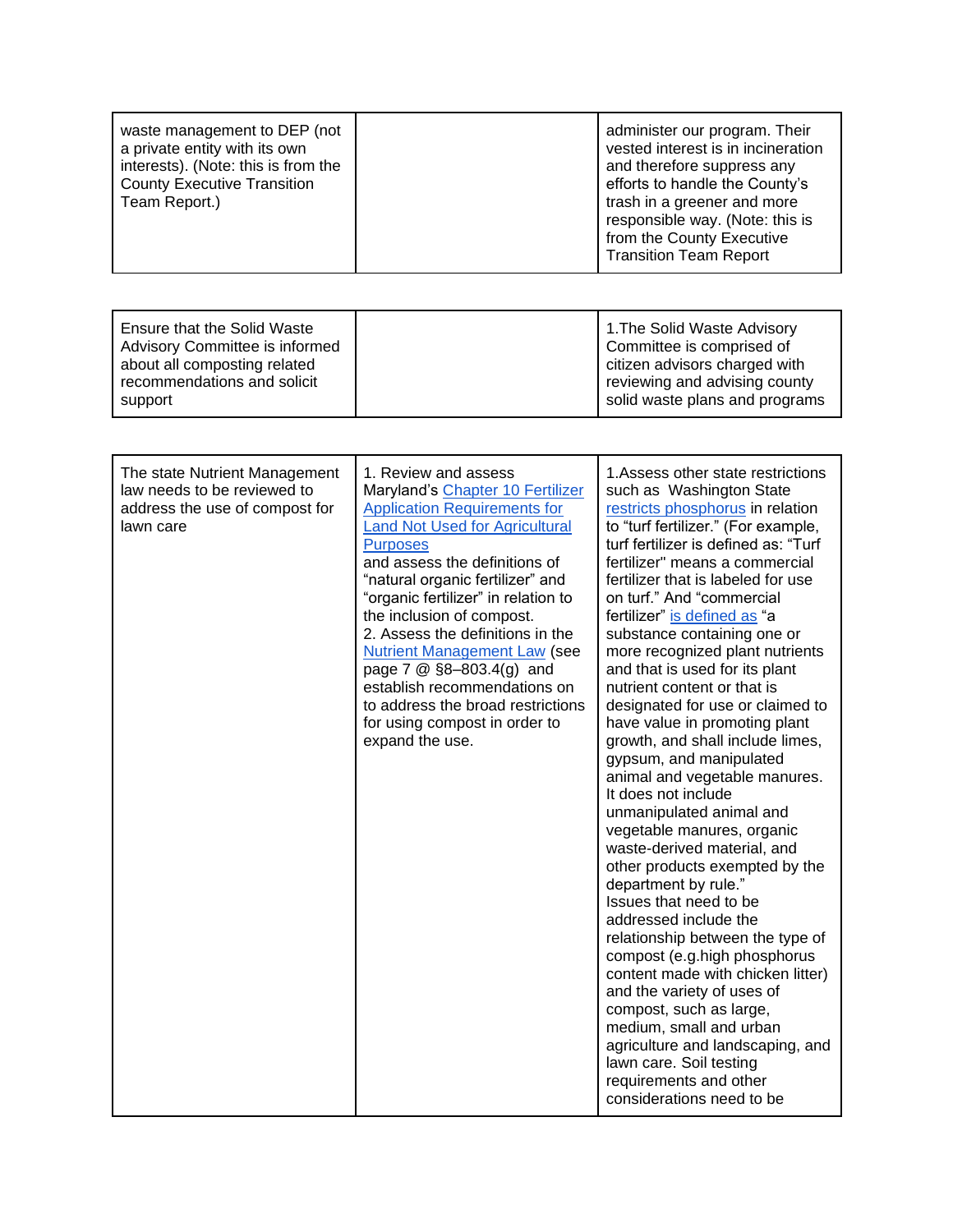| assessed in relation to<br>applications and type of compost<br>use.<br>2. MDA, MDE, County Office of<br>Agriculture, DEP, farmers,<br>organizations and community<br>members related to agriculture,<br>landscaping, small scale food<br>production, gardening need to<br>be included as stakeholders for<br>assessing and resolving the |
|------------------------------------------------------------------------------------------------------------------------------------------------------------------------------------------------------------------------------------------------------------------------------------------------------------------------------------------|
| issues related to restricted use<br>of compost for the county lands.                                                                                                                                                                                                                                                                     |

| Create and adopt legislation that<br>establishes support for county<br>healthy soils programs | 1.&2. Review the Maryland<br>Healthy Soil Program and create<br>legislation to support<br>establishing healthy soil<br>programs in the county | <b>HB 1063 Maryland Agriculture</b><br>and Healthy Soil Program<br>Additional model legislation:<br>Soil Health Institute Policy<br><b>Resources Catalog (This catalog</b><br>includes: 32 academic<br>institutions, 85 state agencies,<br>53 state legislative bills, 87 non-<br>profit entities, and 23 for-profit<br>organizations.)<br>Vermont S.43: An act relating to<br>establishing a regenerative soils<br>program<br>New York A3281 - Carbon<br><b>Farming Tax Credit</b><br>Massachusetts: An act to<br><b>Promote Healthy Soils</b><br><b>Oklahoma: Carbon</b><br><b>Sequestration Enhancement Act</b><br><b>Utah: Concurrent Resolution on</b><br><b>Carbon Sequestration on</b><br>Rangelands |
|-----------------------------------------------------------------------------------------------|-----------------------------------------------------------------------------------------------------------------------------------------------|-------------------------------------------------------------------------------------------------------------------------------------------------------------------------------------------------------------------------------------------------------------------------------------------------------------------------------------------------------------------------------------------------------------------------------------------------------------------------------------------------------------------------------------------------------------------------------------------------------------------------------------------------------------------------------------------------------------|
|-----------------------------------------------------------------------------------------------|-----------------------------------------------------------------------------------------------------------------------------------------------|-------------------------------------------------------------------------------------------------------------------------------------------------------------------------------------------------------------------------------------------------------------------------------------------------------------------------------------------------------------------------------------------------------------------------------------------------------------------------------------------------------------------------------------------------------------------------------------------------------------------------------------------------------------------------------------------------------------|

| 1. Use County models that exist<br>Establish a County Carbon<br>for Task Force/Advisory<br>Sequestration Task Force or<br>Advisory Committee to advise<br>Committees and other state<br>and monitor a county healthy<br>models can be used to establish<br>the goals and responsibilities<br>soil program | examples such as the Hawaii<br>task force |
|-----------------------------------------------------------------------------------------------------------------------------------------------------------------------------------------------------------------------------------------------------------------------------------------------------------|-------------------------------------------|
|-----------------------------------------------------------------------------------------------------------------------------------------------------------------------------------------------------------------------------------------------------------------------------------------------------------|-------------------------------------------|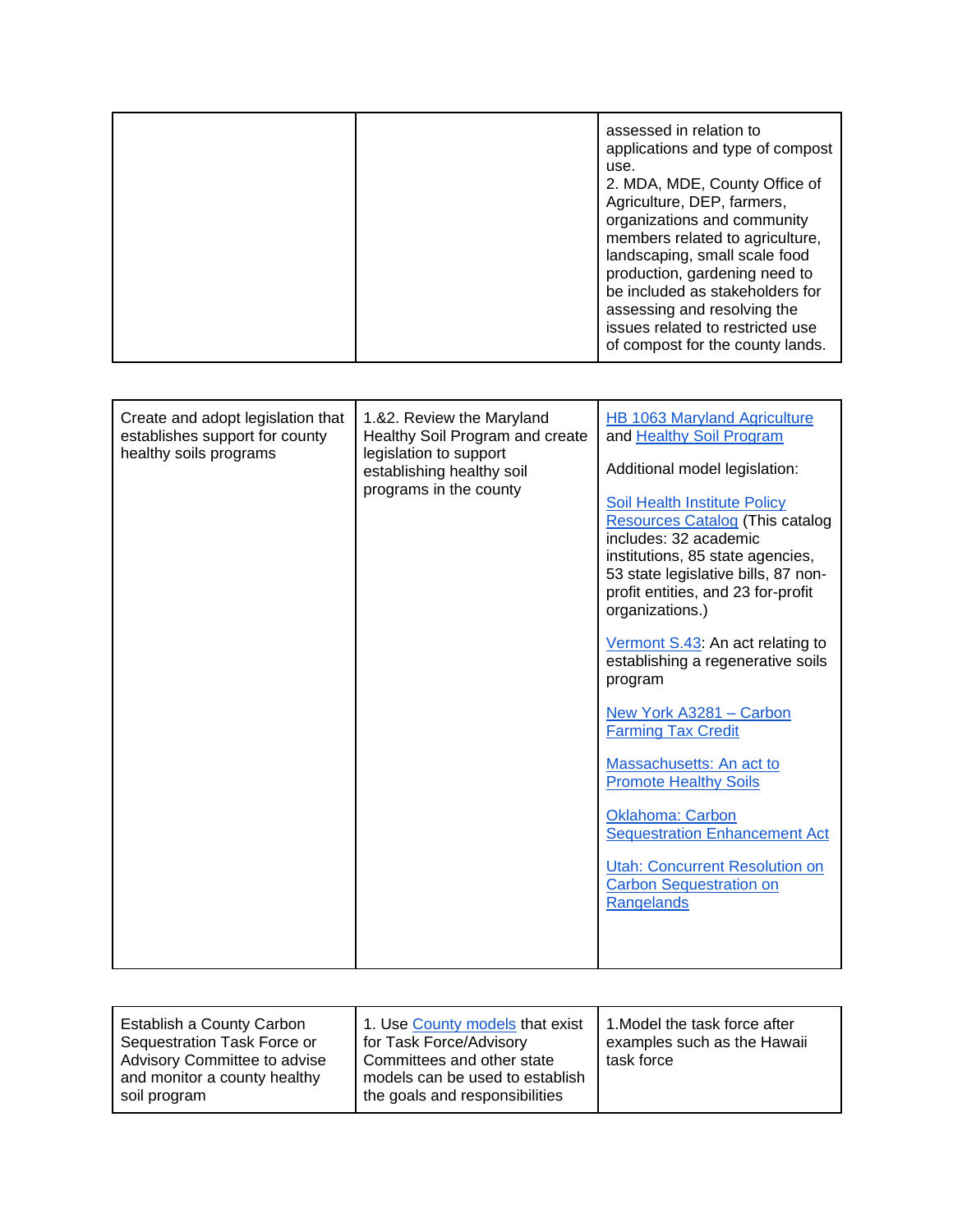### **Cross Cutting Issues**

| Analyze every sector of the food<br>system to identify the<br>connections to and opportunities<br>to expand and create climate<br>solution based programs that<br>reduce carbon emissions,<br>increase sequestration and<br>address adaptation and food<br>security | 1. Sectors that need to be<br>analyzed include:<br>Processing<br>Recovery<br>Waste<br>Economic Development<br>Access<br>Production/Agriculture<br>Security<br>Procurement<br>Environment<br>Resilience<br>Adaptation | 1. Stakeholders working on this<br>analysis and potential partners<br>include but are not limited to:<br>County HHS, Office of Ag., MC<br>Food Council, County farmers,<br><b>Montgomery Countryside</b><br>Alliance, etc. |
|---------------------------------------------------------------------------------------------------------------------------------------------------------------------------------------------------------------------------------------------------------------------|----------------------------------------------------------------------------------------------------------------------------------------------------------------------------------------------------------------------|----------------------------------------------------------------------------------------------------------------------------------------------------------------------------------------------------------------------------|
|---------------------------------------------------------------------------------------------------------------------------------------------------------------------------------------------------------------------------------------------------------------------|----------------------------------------------------------------------------------------------------------------------------------------------------------------------------------------------------------------------|----------------------------------------------------------------------------------------------------------------------------------------------------------------------------------------------------------------------------|

| Institute a broad based county<br>and community program to<br>educate and encourage the<br>reduction of wasted food | 1. Provide educational materials<br>and action based strategies to<br>residents, business, and county<br>staff to reduce over purchasing<br>food | Communicate the Identify and<br>promote: "Communications<br>focused on the potential of land-<br>based solutions for addressing the<br>climate threat. Success Stories-<br>Positive success stories that<br>chronicle the many co-benefits of<br>building healthy soils. These<br>stories of success must be shared<br>with influential decision makers as<br>well as farmers to spark more<br>interest and investment in the<br>field. Create an interactive<br>platform for success<br>stories.•Influential Messengers-<br>Invest in influential speakers and<br>presentations that can be shared<br>to engage investors and policy<br>makers at the highest levels." |
|---------------------------------------------------------------------------------------------------------------------|--------------------------------------------------------------------------------------------------------------------------------------------------|-------------------------------------------------------------------------------------------------------------------------------------------------------------------------------------------------------------------------------------------------------------------------------------------------------------------------------------------------------------------------------------------------------------------------------------------------------------------------------------------------------------------------------------------------------------------------------------------------------------------------------------------------------------------------|
|                                                                                                                     |                                                                                                                                                  | https://www.breakthroughstrategie<br>sandsolutions.com/soilguide                                                                                                                                                                                                                                                                                                                                                                                                                                                                                                                                                                                                        |

| Institute a broad based county<br>and community program to<br>educate and encourage plant-<br>based diets | 1. Review "consumption-based"<br>carbon based emission<br>assessments and programs<br>such as those instituted in<br>Portland, San Francisco,<br>Seattle, Vancouver, London that<br>include plant-based diet and | 1. Portland Multnomah County<br>reported that the consumption-<br>based emissions total was more<br>than twice the amount of sector-<br>based emissions. Vancouver's<br>"Greenest City Action Plan"<br>includes an ecological footprint |
|-----------------------------------------------------------------------------------------------------------|------------------------------------------------------------------------------------------------------------------------------------------------------------------------------------------------------------------|-----------------------------------------------------------------------------------------------------------------------------------------------------------------------------------------------------------------------------------------|
|-----------------------------------------------------------------------------------------------------------|------------------------------------------------------------------------------------------------------------------------------------------------------------------------------------------------------------------|-----------------------------------------------------------------------------------------------------------------------------------------------------------------------------------------------------------------------------------------|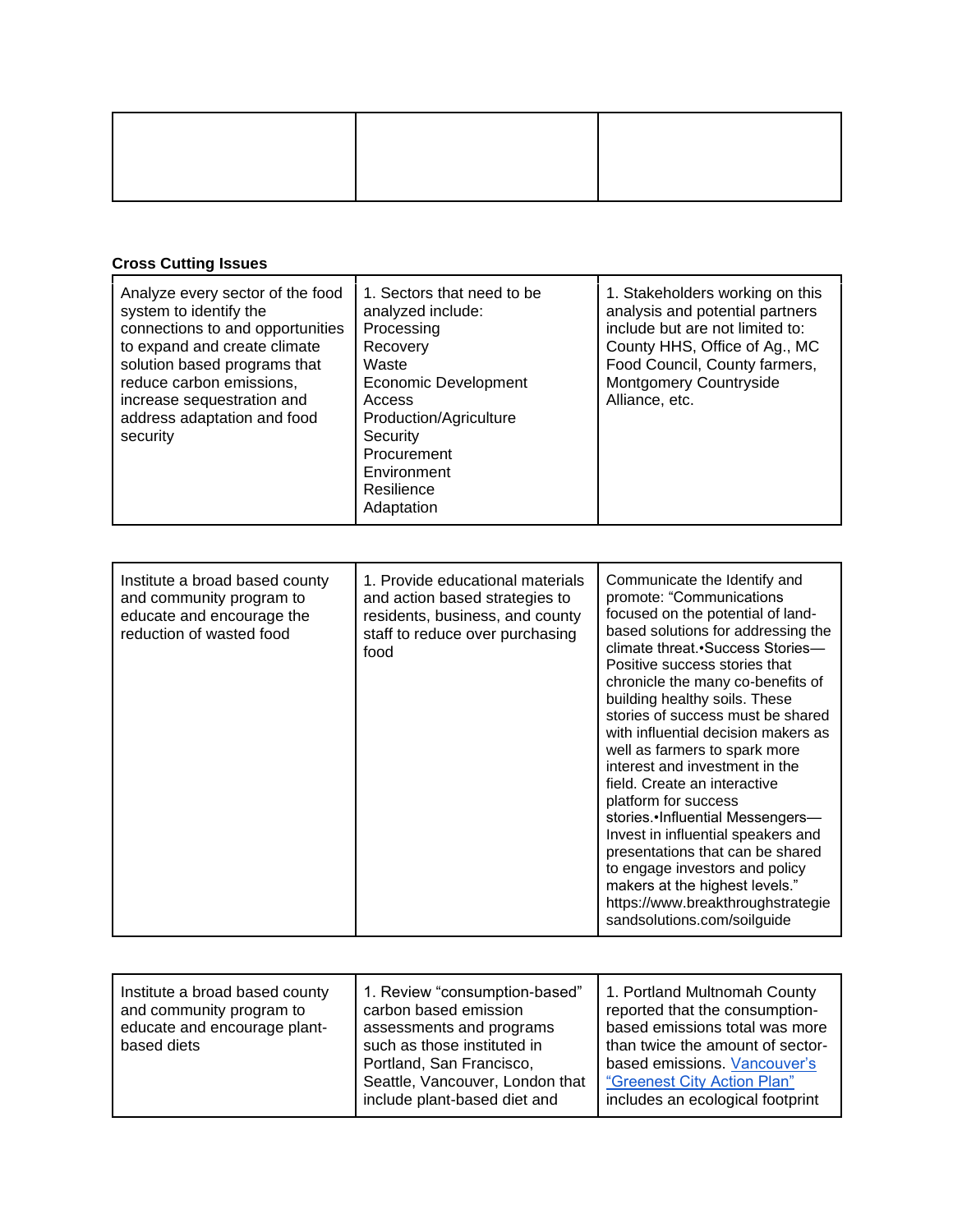| menu programs<br>2. Partner with existing<br>programs and utilize best<br>practices such as those provided<br>in the World Resources Institute<br><i>"Playbook for Guiding Diners</i><br><b>Towards Plant- Rich Dishes in</b><br>Food Service",<br>the National Resources Defense<br><b>Council Climate-Friendly Menus</b><br>program which offers fact sheets<br>and strategies on increasing<br>plant based diets.<br>3. Expand existing county based<br>programs such as MCPS<br>meatless offering and "Live Well"<br>initiatives<br>4. Create and implement a<br>broad based campaign for<br>county residents to increase<br>awareness of the health and | measurement significantly<br>influenced by food consumer by<br>residents.<br>2. Identify and apply best<br>practices for plant based<br>education and behavior change<br>programs such as Meatless<br><b>Mondays and Meatless March</b><br>https://www.meatlessmonday.co<br>m/ |
|--------------------------------------------------------------------------------------------------------------------------------------------------------------------------------------------------------------------------------------------------------------------------------------------------------------------------------------------------------------------------------------------------------------------------------------------------------------------------------------------------------------------------------------------------------------------------------------------------------------------------------------------------------------|--------------------------------------------------------------------------------------------------------------------------------------------------------------------------------------------------------------------------------------------------------------------------------|
| environmental benefits of eating<br>more plant based meals                                                                                                                                                                                                                                                                                                                                                                                                                                                                                                                                                                                                   |                                                                                                                                                                                                                                                                                |

| Identify and review existing<br>reports and programs to<br>maximize current programs and<br>identify the need for new<br>programs to achieve the goals | 1. Refer to the document: "MC<br>Government Reports Related to<br>GHG emissions"<br>2. Survey county agencies and<br>divisions to identify and establish<br>county programs that impact<br>(increase and decrease)<br>greenhouse gas emissions<br>3. Evaluate and rank high,<br>medium, low priority programs to<br>expand and modify to increase<br>reductions and recommend<br>additional programs to reduce<br>emissions both rapidly and<br>through sustained longer term<br>reduction strategies. | 1. Examples include: County<br><b>Executive Transition Team</b><br><b>Report Recommendations, MC</b><br><b>Planning Department General</b><br>Plan Update, Department of<br>Permitting Services and the<br>International Green Construction<br>Code, Department of General<br>Services Office of Energy and<br>Sustainability Goals and<br>Programs |
|--------------------------------------------------------------------------------------------------------------------------------------------------------|--------------------------------------------------------------------------------------------------------------------------------------------------------------------------------------------------------------------------------------------------------------------------------------------------------------------------------------------------------------------------------------------------------------------------------------------------------------------------------------------------------|-----------------------------------------------------------------------------------------------------------------------------------------------------------------------------------------------------------------------------------------------------------------------------------------------------------------------------------------------------|
|                                                                                                                                                        |                                                                                                                                                                                                                                                                                                                                                                                                                                                                                                        |                                                                                                                                                                                                                                                                                                                                                     |

| Climate Plan recommendations<br>and programs need to be<br>executed in cooperation with<br>regional plans and programs | 1. Review Climate Plan<br>recommendations with MWCOG<br>and surrounding counties to<br>identify and ensure collaboration<br>and opportunities to maximize<br>cooperation for achieving<br>mutually beneficial goals |  |
|------------------------------------------------------------------------------------------------------------------------|---------------------------------------------------------------------------------------------------------------------------------------------------------------------------------------------------------------------|--|
|------------------------------------------------------------------------------------------------------------------------|---------------------------------------------------------------------------------------------------------------------------------------------------------------------------------------------------------------------|--|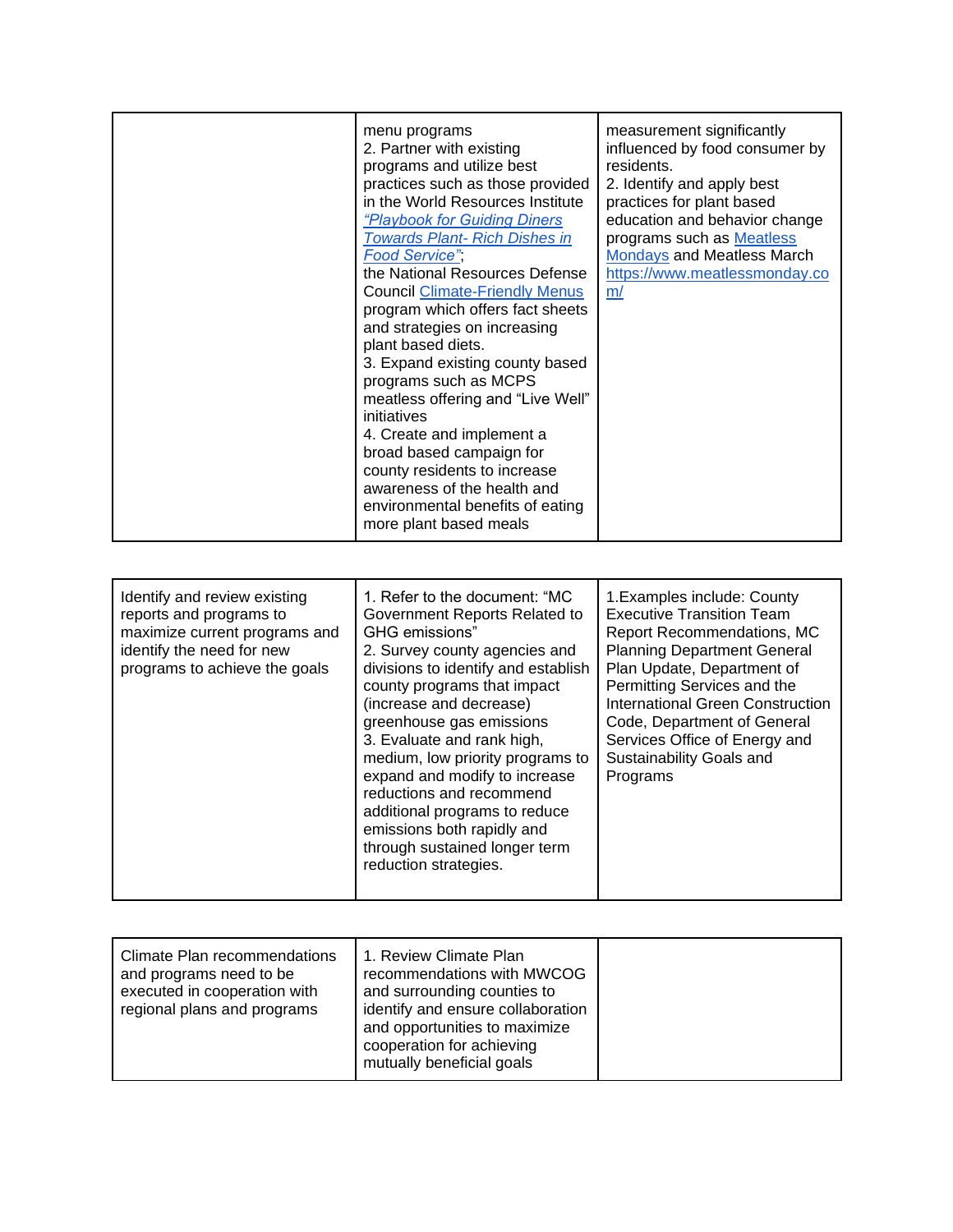| Coordinate with the Montgomery<br>County Planning Department on<br>ensuring all the high priority<br>recommendations of the Climate<br>Plan are included in the update<br>of the General Plan-2050 | 1. Current status of the issues<br>identified by the Planning<br>Department need to be reviewed<br>and analyzed to identify which<br>issues and potential policy<br>recommendations are similar<br>and support the priority one's in<br>the Climate Plan and identify<br>any areas that need to be<br>addressed such as carbon<br>sequestration and adaptation<br>related to establishing a<br>planning foundation for the<br>county for 2050<br>https://montgomeryplanningboar<br>d.org/wp-<br>content/uploads/2019/11/Staff-<br>Memo-for-12-12-PB-issues- |  |
|----------------------------------------------------------------------------------------------------------------------------------------------------------------------------------------------------|-------------------------------------------------------------------------------------------------------------------------------------------------------------------------------------------------------------------------------------------------------------------------------------------------------------------------------------------------------------------------------------------------------------------------------------------------------------------------------------------------------------------------------------------------------------|--|
|                                                                                                                                                                                                    | briefing-FINAL.pdf                                                                                                                                                                                                                                                                                                                                                                                                                                                                                                                                          |  |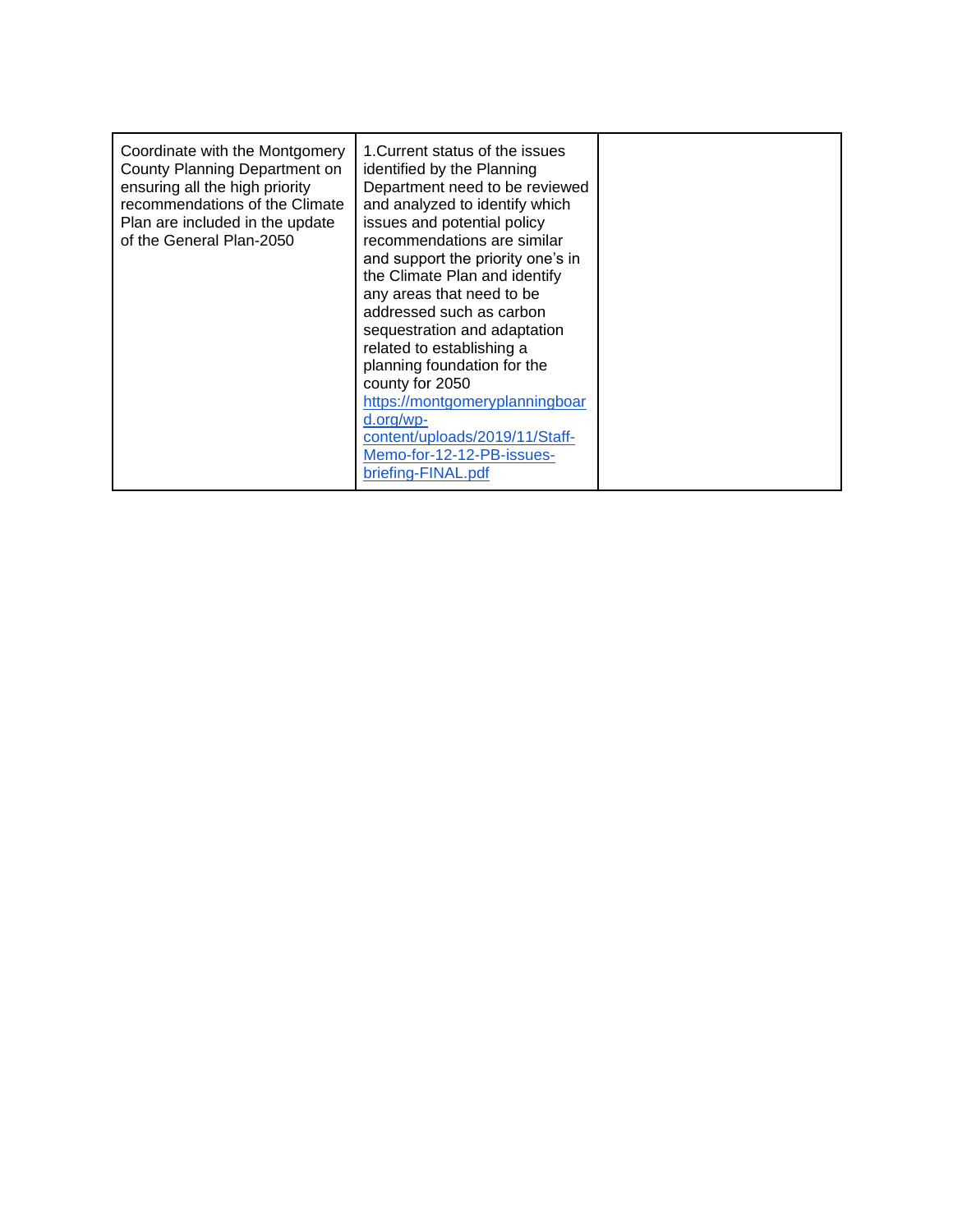### **Resource Needs, Financial Support, Metrics, Goals and Evaluation**

Recommendations need to be assessed related to resources needed such as, staffing, technical assistance, equipment, and other financial and budgetary factors. Model programs, such as those in DC, Austin Texas, etc. and programs that are utilizing best practices will need to be reviewed in relation to the operating and/or capital funds they have budgeted and expended in order to establish appropriate county budget recommendations to support and expand existing and establish new programs. The methods of revenue generation and the revenue sources for model programs should also be reviewed and considered to provide recommendations for financial support. Innovative funding and other methods of achieving the Climate Plan goals need to be identified and assessed, such as the purchase of carbon offsets especially for personal consumption and other county programs and operations that increase carbon emissions, e.g., airplane travel.

The County energy tax, which is estimated to bring in \$198,918,812 in revenue for FY2020

[https://apps.montgomerycountymd.gov/basisoperating/Common/Schedule.aspx?ID=SC](https://apps.montgomerycountymd.gov/basisoperating/Common/Schedule.aspx?ID=SCHC&SchedID=C3) [HC&SchedID=C3](https://apps.montgomerycountymd.gov/basisoperating/Common/Schedule.aspx?ID=SCHC&SchedID=C3) is currently used as "general funds" and all or a portion of these funds should be used to reduce greenhouse gas emissions and should be a source of support for high priority, high impact carbon emissions reduction programs.

Recommendations need to be defined in terms of specific, measurable goals in terms of measurement indicators and metrics and measured timeframes for implementation and evaluation. All goals need specific evaluation plans and timelines for assessment, review, reporting and adjustments in order for programs to continuously enhance carbon emission reduction and sequestration goals.

County energy tax - dedicated funds for reducing greenhouse gas emissions.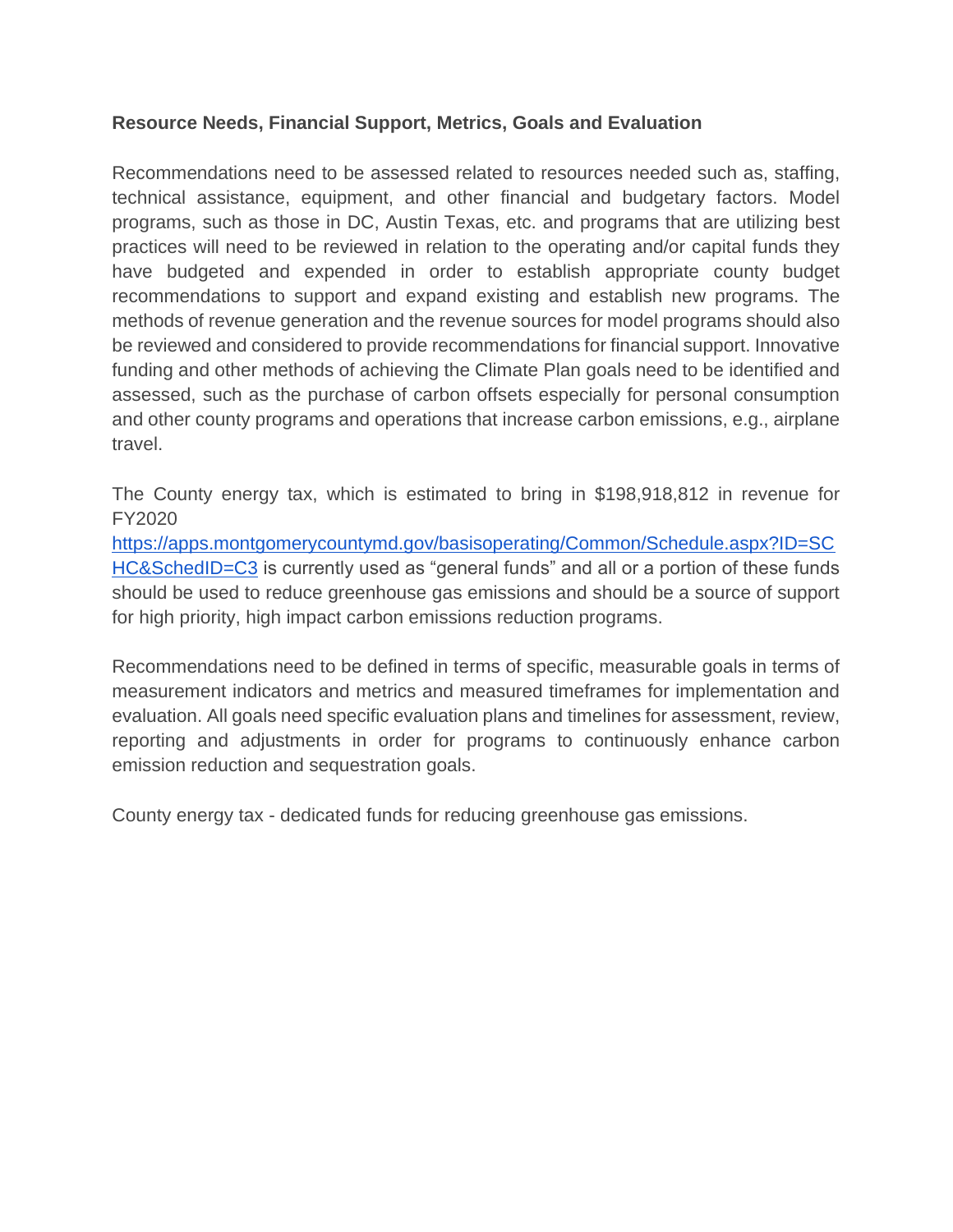## **Scaling-out 2021-27**

| <b>Overarching Recommendation</b>                                                         | <b>Specific Recommendations</b>                                                                                                                                                                                                                                                                                                                                                                                                                                                                                                                                                                                                                                                                                                                                                        | <b>Comments</b>                                                                                                                                                                                                                                                                                                                                                                                                                                                                                                                                                                                                                                                                                                                                                                                                                    |
|-------------------------------------------------------------------------------------------|----------------------------------------------------------------------------------------------------------------------------------------------------------------------------------------------------------------------------------------------------------------------------------------------------------------------------------------------------------------------------------------------------------------------------------------------------------------------------------------------------------------------------------------------------------------------------------------------------------------------------------------------------------------------------------------------------------------------------------------------------------------------------------------|------------------------------------------------------------------------------------------------------------------------------------------------------------------------------------------------------------------------------------------------------------------------------------------------------------------------------------------------------------------------------------------------------------------------------------------------------------------------------------------------------------------------------------------------------------------------------------------------------------------------------------------------------------------------------------------------------------------------------------------------------------------------------------------------------------------------------------|
| Launch an urban/ suburban<br>backyard carbon farming<br>campaign                          | Review existing programs for<br>potential to be presented as one<br>window of opportunity for<br>backyard carbon farming (e.g.<br>Rainscapes, tree-planting etc)<br>Create a campaign approach to<br>enlist community action e.g.<br>challenge neighborhoods to form<br>carbon farming groups that can<br>attract support and incentives,<br>modeling change in their<br>community.<br>Consider developing an Urban<br>Extension Service (perhaps an<br>out-growth of the Rainscapes<br>program) which enlists the<br>support of key stakeholders<br>such as landscaping companies<br>and Master Gardeners.                                                                                                                                                                            | Urban Drawdown Initiative:<br><b>Boulder and San Francisco</b><br>examples<br><b>Carbon Capture Gardens on</b><br>The Nature of Cities<br>How to turn your backyard<br>into a carbon sink<br><b>Climate wise landscaping</b><br>Capturing carbon in urban<br>soils: What's possible?                                                                                                                                                                                                                                                                                                                                                                                                                                                                                                                                               |
| Leverage funding for water<br>quality protection practices that<br>also sequester carbon. | Prioritize and maximize the use<br>of natural or green infrastructure<br>practices for achieving<br>compliance with the MS4 or<br>Stormwater Permit by<br>developing standard practices<br>for assessment and comparison<br>of green and gray infrastructure<br>options for all stormwater<br>management projects.<br>Proactive identification and<br>place-based participatory<br>assessment of opportunities for<br>natural green infrastructure<br>projects so that these are<br>"investment ready" and windows<br>of opportunity can be acted<br>upon.<br><b>Revise County Codes to</b><br>eliminate the granting of waivers<br>on stormwater requirements for<br>new development.<br>Build on the existing Rainscapes<br>program which promotes,<br>provides technical assistance | The Water Quality Protection<br>Charge provides a dedicated<br>source of funding for reducing<br>stormwater runoff which is<br>required under the<br>MS4/stormwater permit.<br>However green infrastructure,<br>i.e., vegetation based practices<br>that promote water infiltration in<br>soil and reduce stormwater<br>runoff and sequester carbon are<br>not the default practice and only<br>account for a limited portion of<br>projects.<br>At present, credits are only<br>provided for retrofits of areas not<br>already treated to the maximum<br>extent practicable, which is<br>suppose to be required for new<br>development. In practice, new<br>developments are often granted<br>"waivers" and able to pay a<br>small "fee in lieu" of installing<br>stormwater management<br>practices.<br>New draft MS4 Accounting |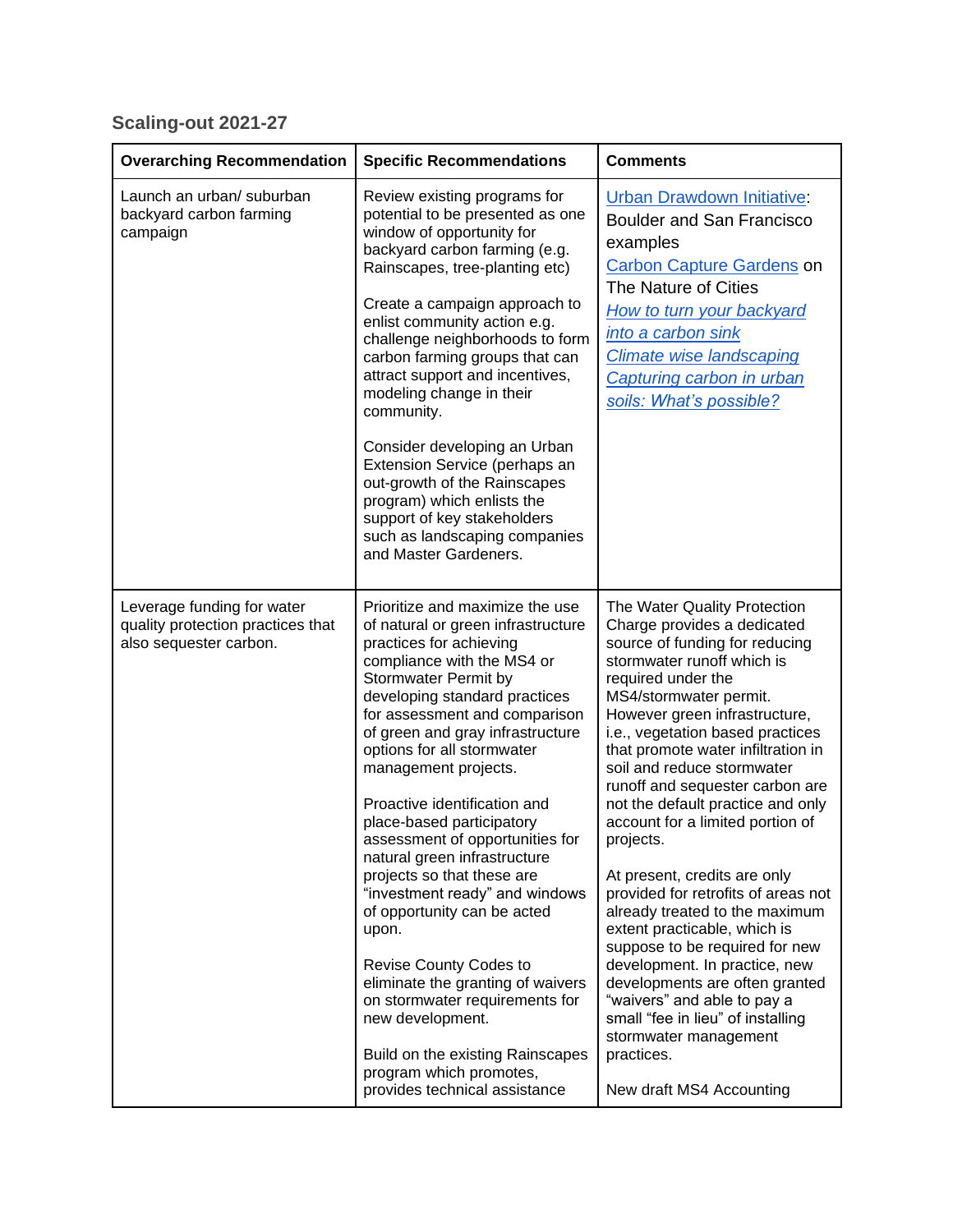| <b>Other measures mentioned at</b><br>meeting - may need to be<br>better organized/edited and<br>elaborated:            | and financial incentives for<br>conservation landscaping that<br>reduces stormwater runoff, to<br>include additional support for<br>carbon sequestration.<br><b>Establish a Retention Credit</b><br>Trading program (similar to that<br>in DC) which enables third party<br>project developers to achieve<br>economies of scale by engaging<br>multiple landowners and<br>achieving economies of scale in<br>landscape restoration activities<br>that have both water quality and<br>carbon sequestration benefits<br>Delineate sourcewater areas<br>and leverage forest conservation<br>and carbon farming in these<br>areas as a key practice for<br>protecting water quality and<br>avoiding further increases in the<br>cost of water treatment.<br>Prioritize these areas for<br>conservation easements that<br>can also receive credit for water<br>quality protection [under an<br>expected new provision in new<br><b>MDE MS4 Accounting Guidance</b><br>document, currently issued as a<br>draft]<br>Establish a baseline of existing<br>forest cover that can be used to<br>demonstrate conservation is<br>additional so that it can be<br>credited for water quality<br>protection purposes. | Guidance would also credit<br>conservation of forests that are<br>not otherwise protected. This<br>could be a game changer<br>because it can be prevent<br>degradation of water quality as<br>well as mitigate flooding and<br>sequester carbon.<br>Up-county watersheds all enter<br>the Potomac near or adjacent to<br>the WSSC water intake, which<br>has significantly increased the<br>cost of water treatment. |
|-------------------------------------------------------------------------------------------------------------------------|---------------------------------------------------------------------------------------------------------------------------------------------------------------------------------------------------------------------------------------------------------------------------------------------------------------------------------------------------------------------------------------------------------------------------------------------------------------------------------------------------------------------------------------------------------------------------------------------------------------------------------------------------------------------------------------------------------------------------------------------------------------------------------------------------------------------------------------------------------------------------------------------------------------------------------------------------------------------------------------------------------------------------------------------------------------------------------------------------------------------------------------------------------------------------------------------------------|----------------------------------------------------------------------------------------------------------------------------------------------------------------------------------------------------------------------------------------------------------------------------------------------------------------------------------------------------------------------------------------------------------------------|
| Use co-benefits to make the<br>case for natural/ green<br>infrastructure                                                | A site specific analysis of the co-<br>benefits of natural infrastructure<br>are more convincing than a<br>standard list.                                                                                                                                                                                                                                                                                                                                                                                                                                                                                                                                                                                                                                                                                                                                                                                                                                                                                                                                                                                                                                                                               |                                                                                                                                                                                                                                                                                                                                                                                                                      |
| Identify areas with potential for<br>sequestration and policies that<br>may be needed to enable or<br>incentivize them. | Areas that could have great<br>potential for sequestration<br>include land along highways,                                                                                                                                                                                                                                                                                                                                                                                                                                                                                                                                                                                                                                                                                                                                                                                                                                                                                                                                                                                                                                                                                                              | Land use policy is key to county-<br>wide landscape transformation<br>and is where this County<br>government has the greatest<br>authority. Montgomery County                                                                                                                                                                                                                                                        |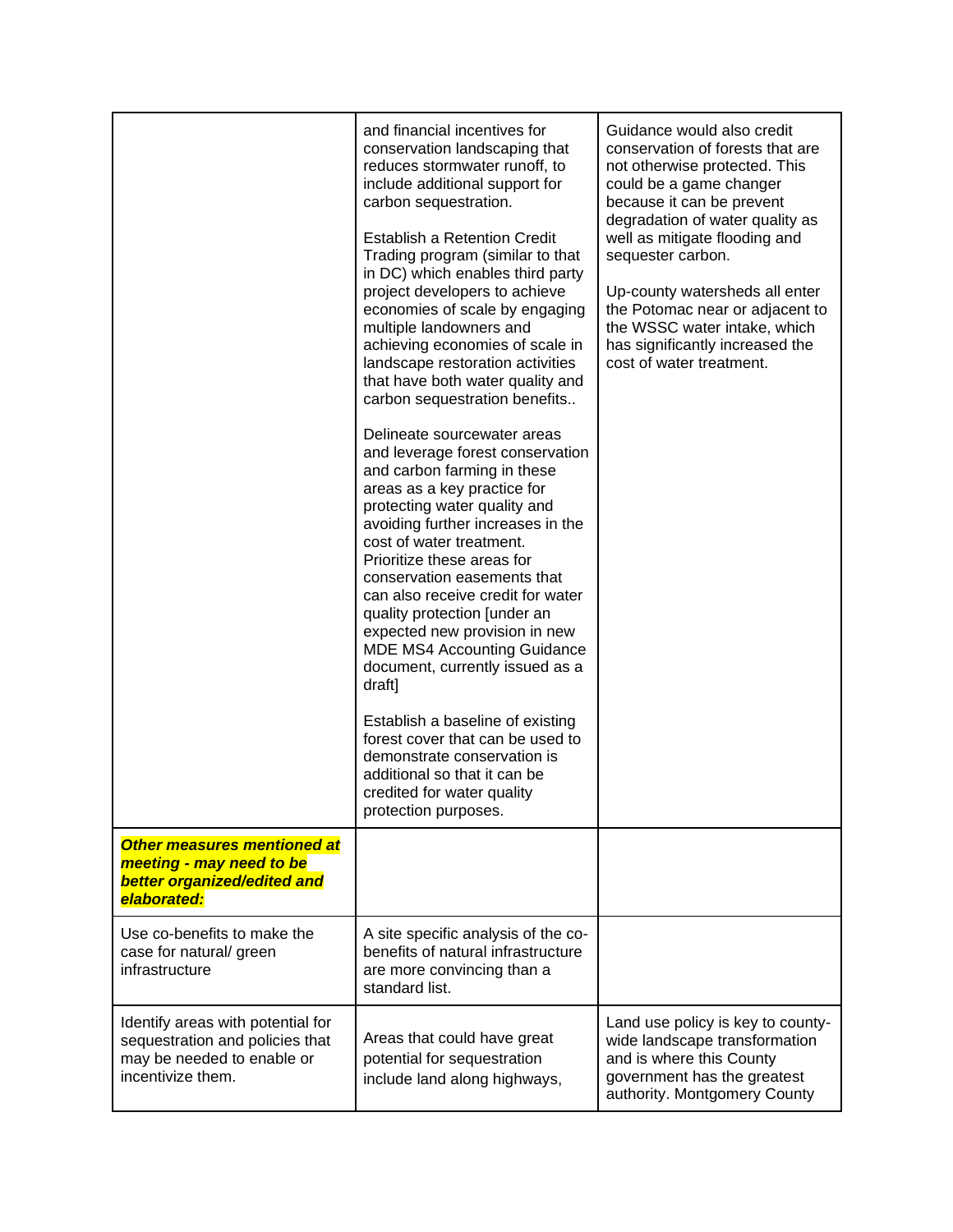|                                                                                             | school lawns not used for<br>athletic purposes, lawns on very<br>large residential lots.<br>Encourage meadows in the<br>place of large lawns<br>Changes in HOA governance<br>[How? does the County have<br>any say in HOA governance?] | has been a national leader in<br>innovative land use policy, as<br>exemplified in the creation of the<br><b>Agricultural Reserve using</b><br>tradable development rights, and<br>the Stream Valley Park System,<br>which avoided development in<br>100-year floodplains. At this<br>critical juncture, it is important to<br>protect and build on this unique<br>legacy. |
|---------------------------------------------------------------------------------------------|----------------------------------------------------------------------------------------------------------------------------------------------------------------------------------------------------------------------------------------|---------------------------------------------------------------------------------------------------------------------------------------------------------------------------------------------------------------------------------------------------------------------------------------------------------------------------------------------------------------------------|
| Improve soil health with compost<br>and biochar                                             | Produce biochar from downed<br>trees for use in improving soil<br>health.                                                                                                                                                              | Even forests in the county are<br>growing on highly eroded soils.                                                                                                                                                                                                                                                                                                         |
| Urban carbon farming                                                                        | Provide tax incentives such as<br>property tax breaks for urban<br>carbon farming                                                                                                                                                      |                                                                                                                                                                                                                                                                                                                                                                           |
| Use schools as demonstration<br>sites and learning environments<br>for urban carbon farming |                                                                                                                                                                                                                                        |                                                                                                                                                                                                                                                                                                                                                                           |
| Establish a landscape<br>certification program                                              | Provide landscape certification<br>for carbon sequestration based<br>on measurable standards<br>Require landscape certification                                                                                                        | This would be similar to the<br>LEED certification for green<br>buildings.                                                                                                                                                                                                                                                                                                |
|                                                                                             | for new developments                                                                                                                                                                                                                   |                                                                                                                                                                                                                                                                                                                                                                           |
| <b>Farmers markets</b>                                                                      | Promote CSA activities<br>Maintain a permanent market for<br>local farmers                                                                                                                                                             |                                                                                                                                                                                                                                                                                                                                                                           |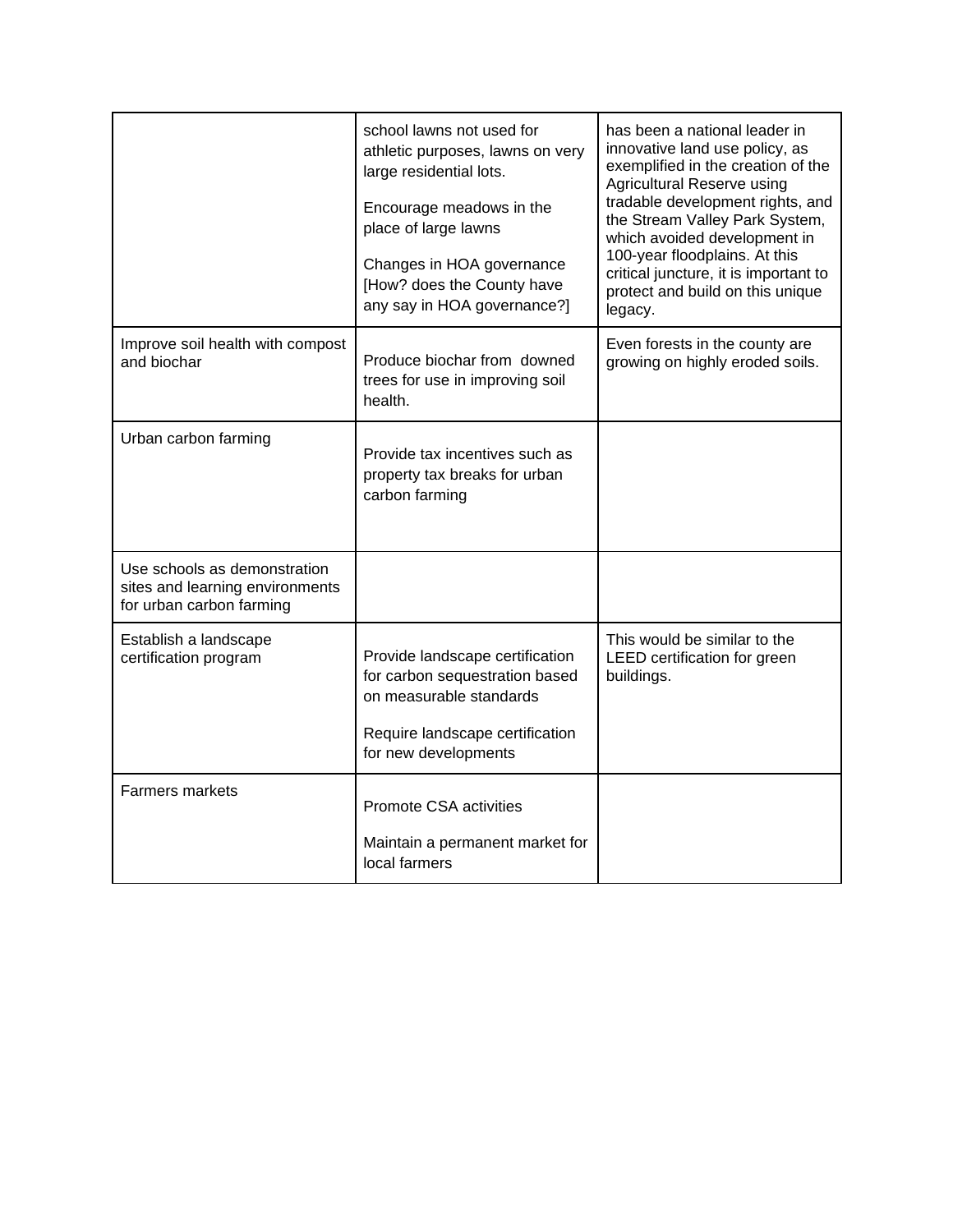## **Bold new ideas and future thinking**

| <b>Overarching Recommendation</b> | <b>Specific Recommendations</b> | <b>Comments</b> |
|-----------------------------------|---------------------------------|-----------------|
|                                   |                                 |                 |
|                                   |                                 |                 |
|                                   |                                 |                 |
|                                   |                                 |                 |
|                                   |                                 |                 |
|                                   |                                 |                 |
|                                   |                                 |                 |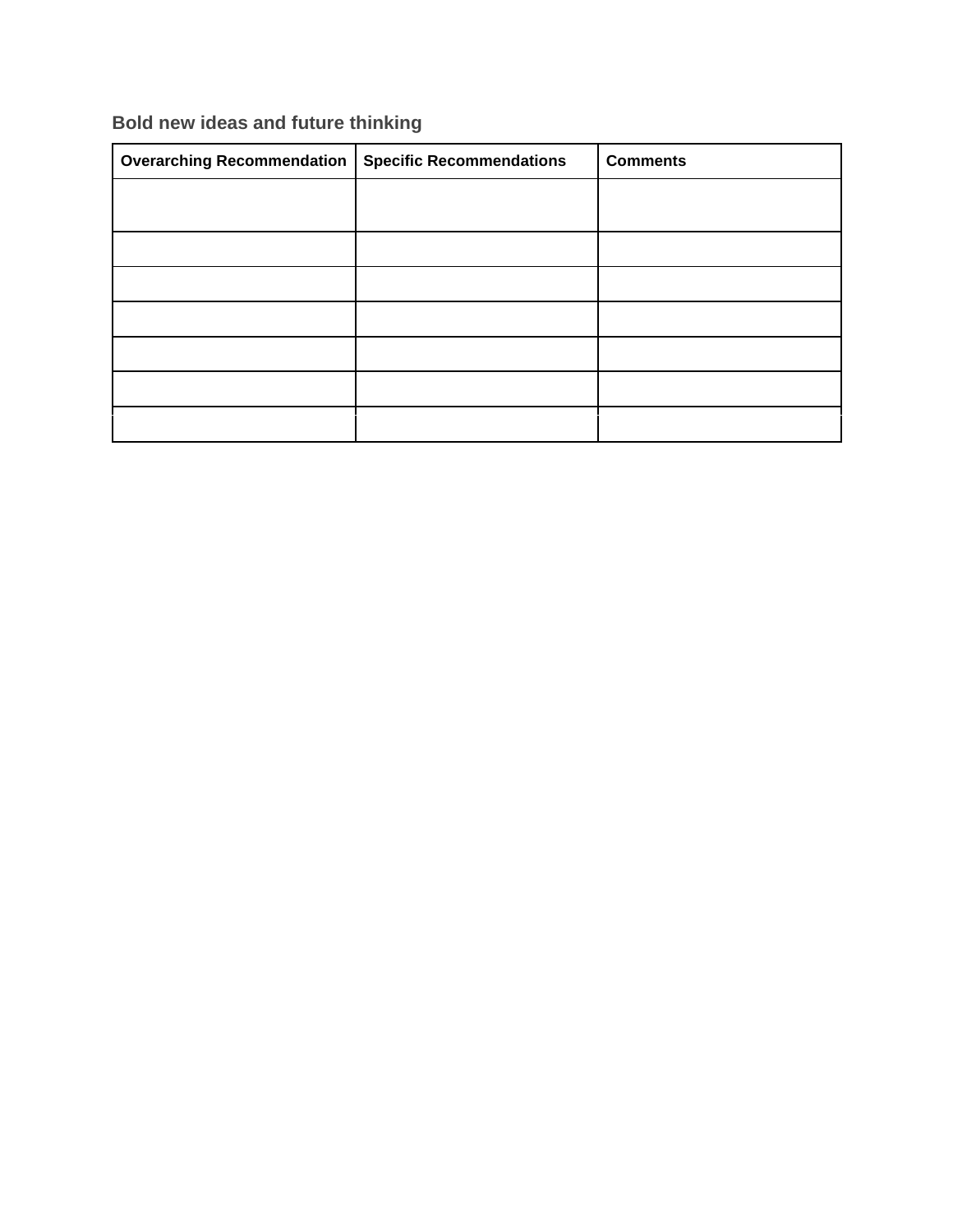Facing Uncertainties

Disruptions due to temperature and moisture changes and the impact on agriculture/food production, pollinators and plant pollination capabilities, increasing costs of food, national/regional/local migrations due to climate disruption, etc.

# Questions for further research

<span id="page-24-0"></span>Are there any considerations/ examples specific to Urban/ Suburban land-use to include here?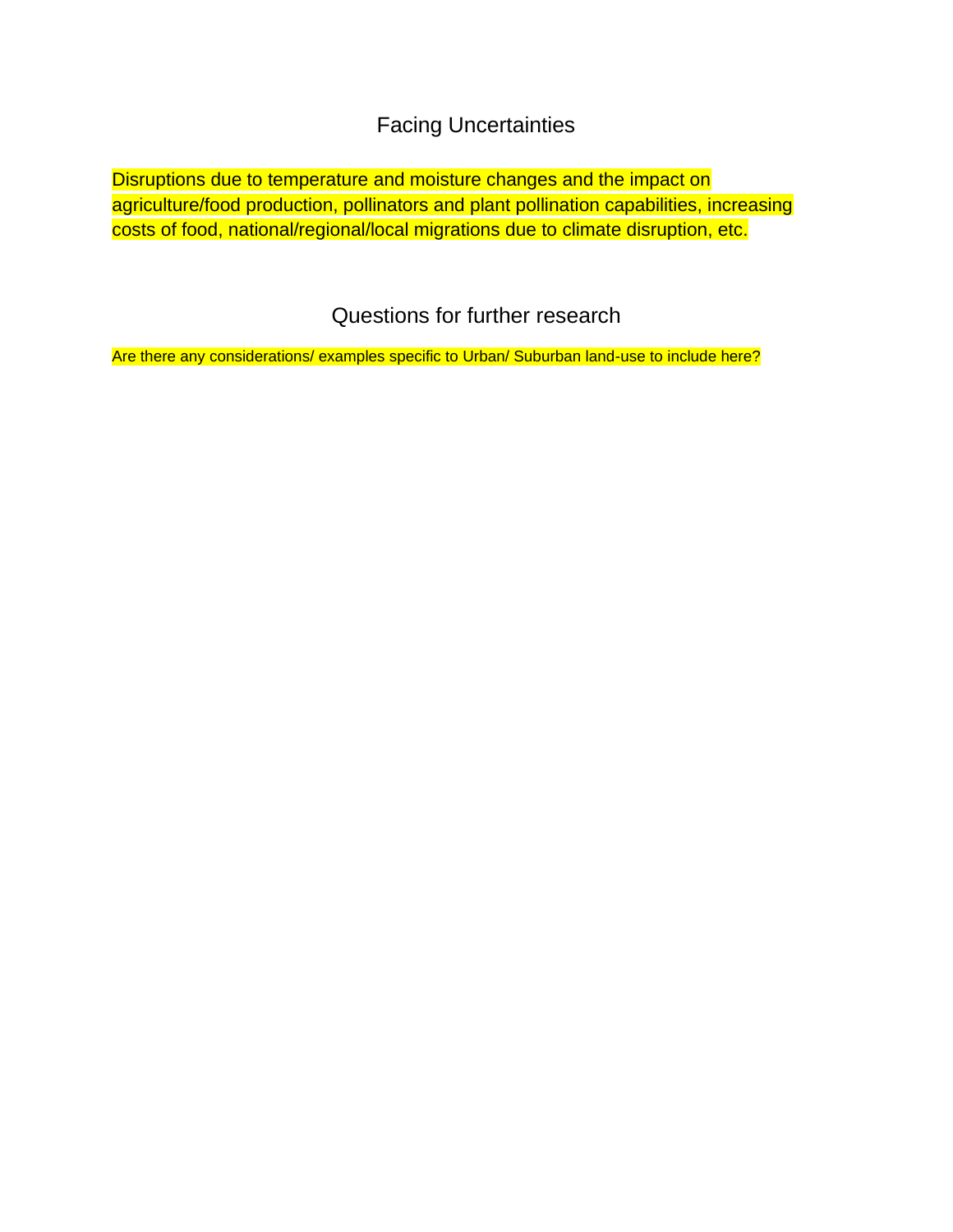# Annex 1: Excerpts from MoCo Climate Mobilization Report Recommendations, 2018

### **Waste Reduction, Reuse and Recycling**

(Recycled Paper, Residential Recycling and Industrial Recycling)

Financial Incentives

•Incorporate "pay-as-you-throw" charging systems for waste disposal.

### **Food and Farming Strategies**

(Reduced Food Waste, Plant-Rich Diet, Conservation and Regenerative Agriculture, Nutrient Management and Composting)

The growth, consumption and management of excess food encompasses a variety of activities that involve the County's agricultural sector, restaurants and other food service establishments,and residents.Current

### **Status/Activity:**

*Conservation and Regenerative Agriculture, NutrientManagement*

•Maryland Cover Crop Program and Maryland Agricultural Water Quality Cost Share grants.

•Technical and financial assistance through the USDA Natural Resources Conservation Service (NRCS).

•Technical assistance for developing conservation plans through Montgomery County Soil Conservation District (MSCD).

•MSCD equipment rental program (e.g., No Till Drill).

•University of Maryland Extension Nutrient Management Program provides farmers with technical assistance for nutrient management plan development.

•Sustainable farms included in the Green Business Certification Program.

### Reducing Food Waste and Encouraging Plant Rich Diets

•MCPS' Division of Food and Nutrition Services (DFNS) features daily meatless items; working with manufacturers to develop plant-based protein offerings that meet the required meat/meat alternative equivalent.

•The Strategic Plan to Advance Composting, Compost Use and Food Scraps Diversion in Montgomery County (April 2018) provides direction, framework and recommended strategies to reduce wasted food, channel excess food to others with unmet needs and increase the amount of food scraps recycled through composting and/or other technologies, such as anaerobic digestion.

•County supports Community Food Rescue, a Manna Food program that receives food donations from local businesses that would have been thrown away and delivers it to agencies serving those in need.

•The Montgomery County Food Council is creating a comprehensive list of all current hunger relief resources and emergency food providers in the County to highlight existing efforts and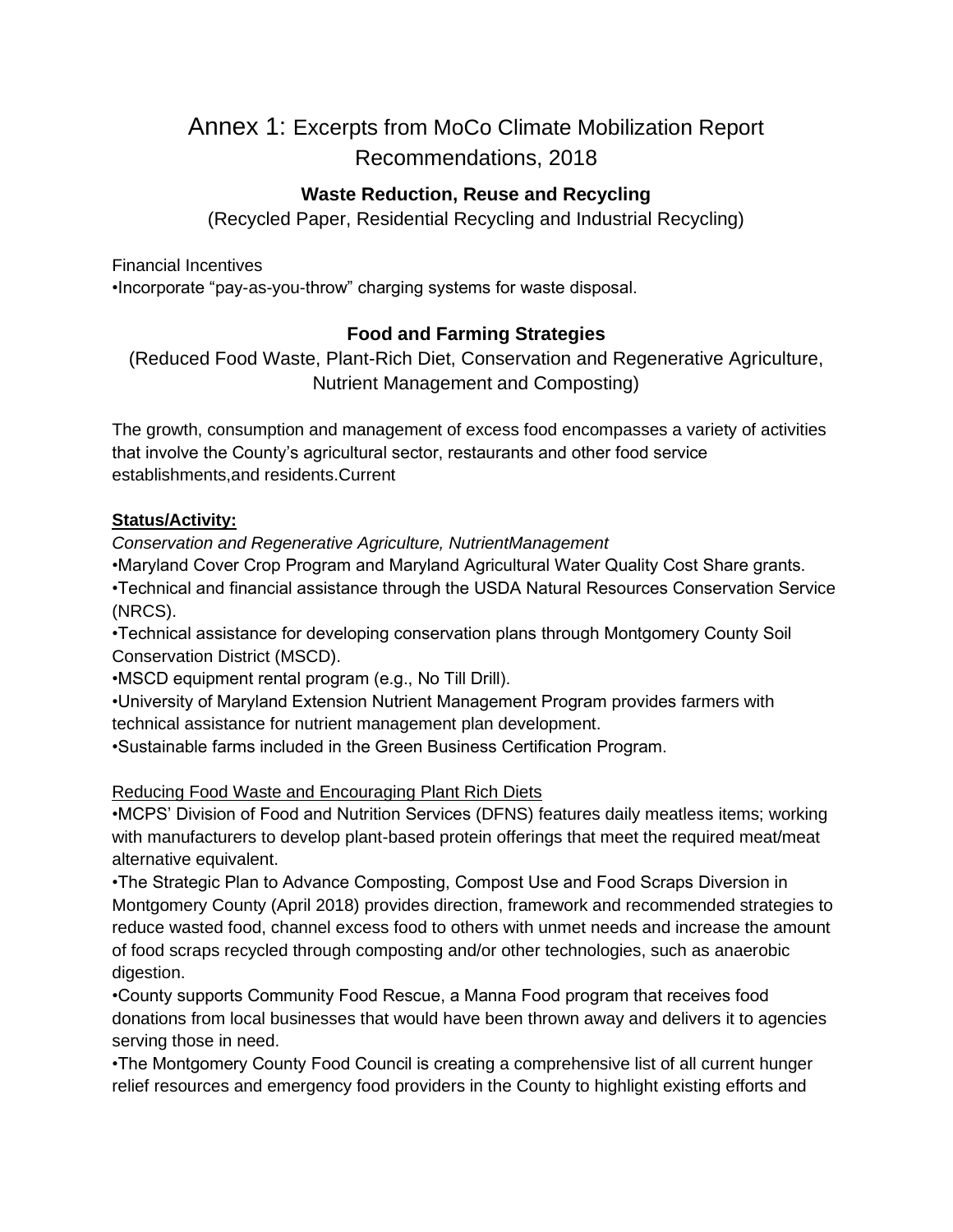gaps; the Council also created a Food Security Plan which addresses who is at risk, where they are and what their barriers are to food security.

•Food waste composting taking place at cafeterias in three County buildings –Executive Office Building, Council Office Building and Public Safety Headquarters.

•Live Well initiative incorporates messaging and campaigns for plant based diets.

#### Potential Next Steps:

### Policy Changes

•Provide farmers with subsidized compost to help sequester carbon in soil.

•Require all restaurants and caterers to compost food scraps and disposable food service ware. •Explore local options to reduce packaging and single-use items (bags, utensils, condiments, napkins) in restaurants and food service operations.

•At MCPS cafeteria lines, display fruit/vegetables at the beginning and make them default side dishes.

•Provide expedited permitting for rooftop vegetable gardening.

•Support amendments to Maryland's Lawn Fertilizer Law to ease restrictions on the application of compost to turf.

### Programs

•Develop incentives to encourage increased separation of commercially-generated food scraps for recycling.

•Establish a Regenerative Agriculture staff position to train farmers and assist them in becoming certified through the Rodale Institute's new Regenerative Organic Certification program (in pilot stage).

•Secure processing capacity for commercially-generated food scraps to facilitate and increase the amount of food scraps separated for recycling, delivered to processing facilities for composting and/or anaerobic digestion and recycled.

•Refine and implement recommendations of the Strategic Plan to Advance Composting, Compost Use and Food Scraps Diversion in Montgomery County.

•Establish training program around no/low till, cover cropping, crop rotation, etc.

•Launch Meatless in March campaign,similar to the City of Santa Monica.

•At MCPS, increase the variety of plant-based entrees to include home style dishes using beans, lentils and dried peas; develop marketing strategies to educate students on plant-based protein entrées and how they can be part of a healthy school meal; continue student based focus groups at all levels to assess acceptability of new plant-based protein sources as part of the reimbursable meal.

•Expand the number of edible gardens at MCPS and other County government facilities.

### Financial Incentives

•Incentivize farmers to use cover crops and practice crop rotation and no/low till.

•Provide property tax credits to farmers who achieve Regenerative Organic

Certification.•Provide financial incentives to restaurants with all-vegetarian or vegan menus.

•Provide farmers with subsidized compost to help sequester carbon in soil.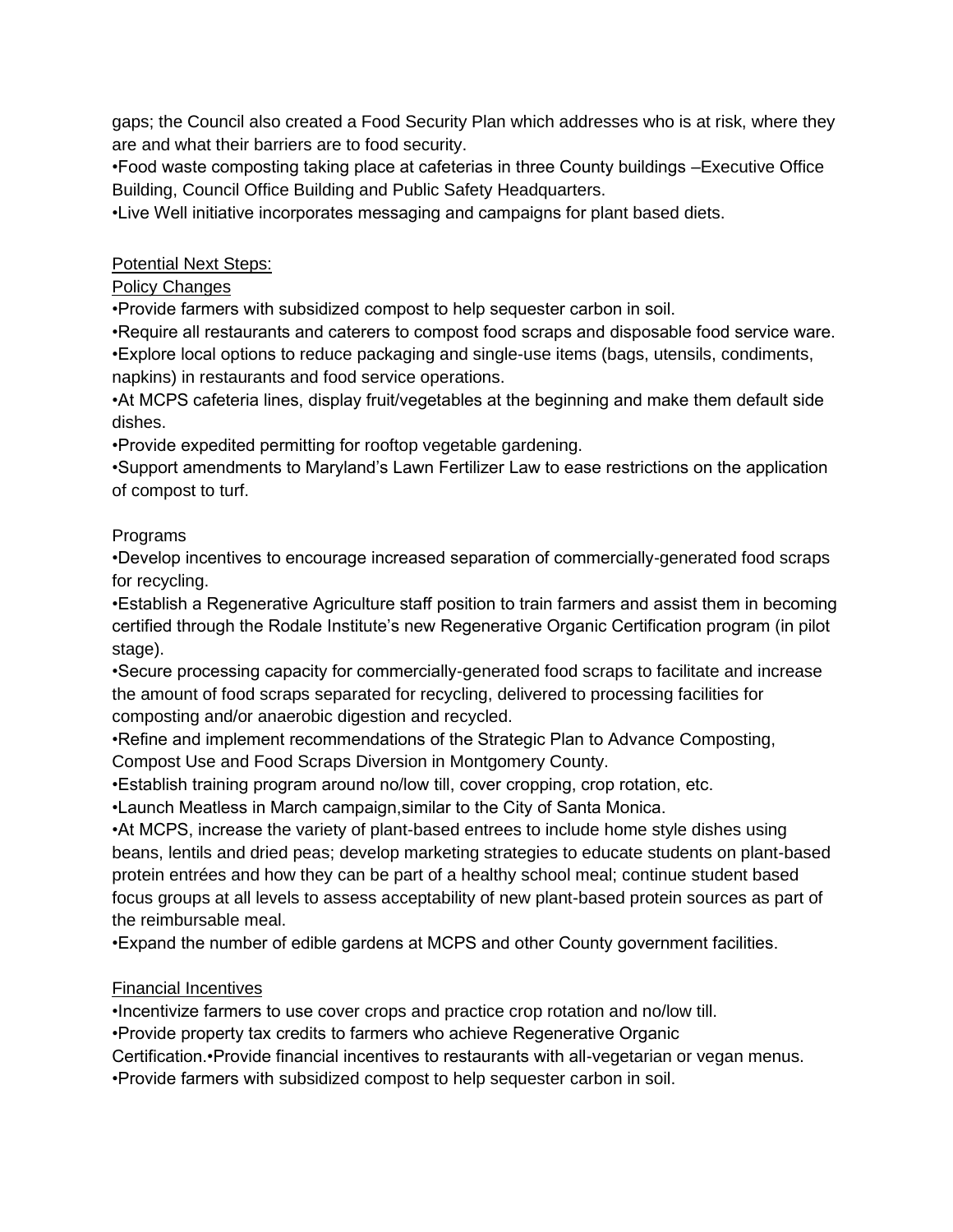# **Annex 2: Institute for Local Self Reliance Comments on House Bill 171 – Organic Materials Diversion and Infrastructure Recommendations**

# **Link to HB 171**

https://mde.maryland.gov/programs/LAND/RecyclingandOperationsprogram/Pages/House-Bill-171-%E2%80%93-Organic-Materials-Diversion-and-Infrastructure-%E2%80%93-Study.aspx

---------- Forwarded message ---------

From: **Brenda Platt** <br/> <br/>**blatt@ilsr.org>** Date: Mon, Dec 17, 2018 at 5:24 PM Subject: ILSR comments on draft HB 171 recommendations To: Dave Mrgich -MDE- <dave.mrgich@maryland.gov> Cc: Adria Aceto <aaceto@mdfoodbank.org>, Andrew Cassilly <Andrew.Cassilly@hcps.org>, Ben Fischler <br f57@yahoo.com>, Cailey Locklair Tolle <dcurran@mdra.org>, Chaz Miller <gotmil@starpower.net>, Christopher Rice -MEA- <chris.rice@maryland.gov>, Daryl Braithwaite <DarylB@takomaparkmd.gov>, Delegate Shane Robinson <shane.robinson@house.state.md.us>, Dena Leibman <dena@futureharvestcasa.org>, Doug Myers <dmyers@cbf.org>, Garry Aime -MEA- <garry.aime@maryland.gov>, Gary Felton <gfelton@umd.edu>, Hans W. Schmidt -MDA- <hans.schmidt@maryland.gov>, James Palma - COMMERCE- <james.palma@maryland.gov>, Jane Seigler <seigler.jane@gmail.com>, Jane

Thery <theryjane@gmail.com>, John Sullivan -MDE- <john.sullivan1@maryland.gov>, Julie Paluda <julie.paluda@calvertcountymd.gov>, Kaley Laleker -MDE-

<kaley.laleker@maryland.gov>, Keith Losoya <keith@wasteneutral.com>, Laura Cattell Noll <lcattellnoll@fergusonfoundation.org>, Pam Kasemeyer <pmetz@smwpa.com>, Patrick Serfass <pserfass@ttcorp.com>, Peter Houstle <phoustle@marinermanagement.com>, Roni Neff <rneff1@jhu.edu>, Senator Thomas Middleton

<thomas.mclain.middleton@senate.state.md.us>, Stephanie Cobb Williams -MDE- <stephaniecobb.williams@maryland.gov>, Stephen Shaff <steve@csbcouncil.org>, Steven Birchfield <sbirc@menv.com>, Susan L. Dalandan <sdalandan@lvfpc.org>, Zack Brendel <zack@levellandinc.com>

Dear Dave and others,

Thank you for the opportunity to comment on the draft recommendations and for all the work you and your team have accomplished.

I respectively submit these comments on behalf of the Institute for Local Self-Reliance.

1. We would like to see strong legislative recommendations for food waste reduction and recovery based on the best parts of the laws in CT, VT, MA, RI, and CA. HB 171 morphed into a study group from a bill that required large food waste generators (2 tons per week per location) to divert food waste if capacity existed within a certain mile radius. Requirements would only go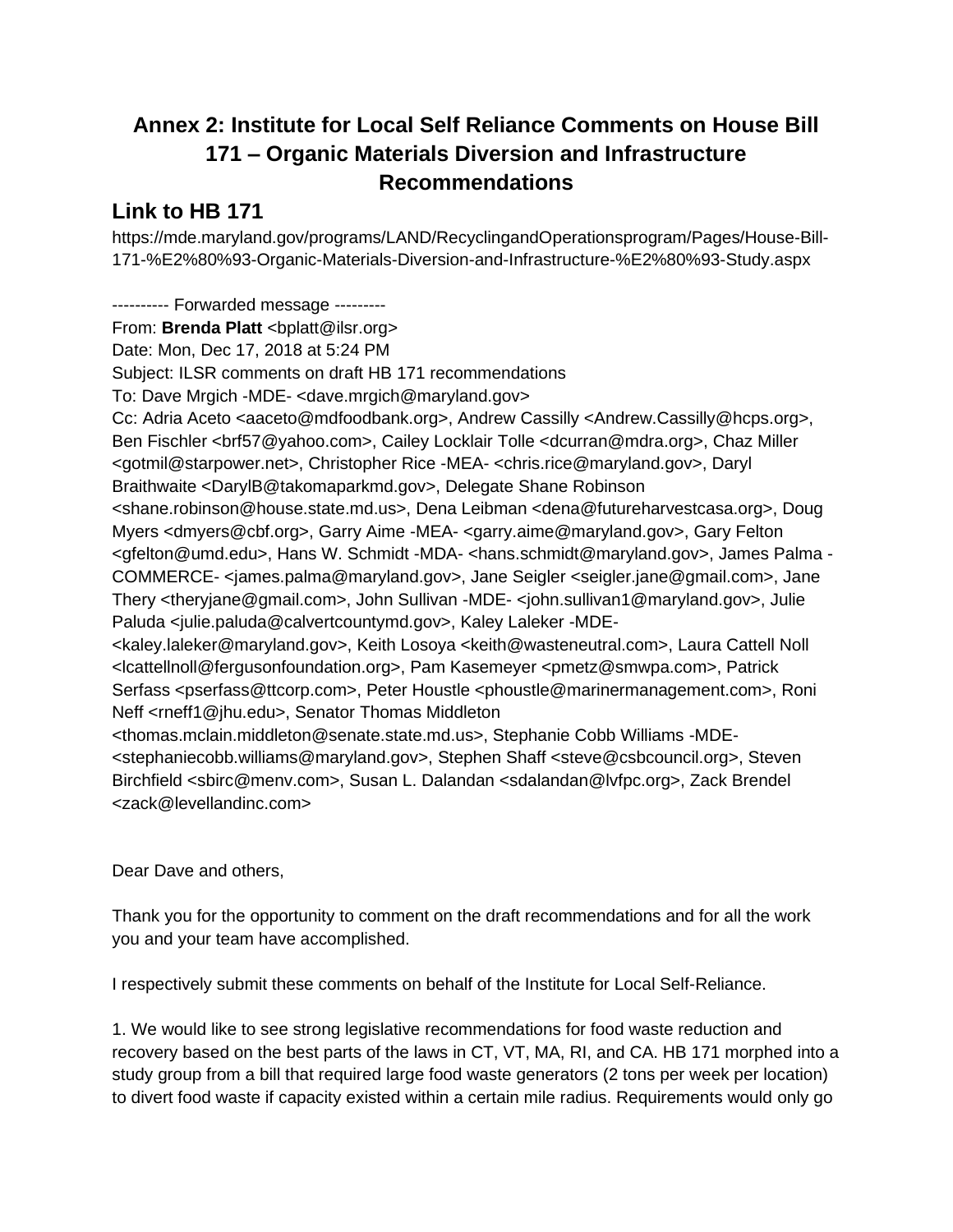into effect if capacity exists. The food could be diverted through any combination of a) reducing food residuals, b) donating servable food, c) installing an on-site system, d) agricultural use (including consumption as animal feed), or e) working with a hauler to send the separated food residuals to a composting or anaerobic digestion facility for processing.

2. Introduce some key legislation in the 2019 session including food waste recovery requirements (as per above), expanded liability protections for Maryland's "Good Samaritan" food donation law, and the expanded farm food donation tax credit program.

3. Set more aspirational recycling goals for food and yard waste such as those that were included in the 2016 draft MDE Zero Waste Plan: 60% food waste and 80% yard waste by 2025, and 90% food waste and yard waste recycled by 2040.

4. Incorporate recommendations to address HB 171's requirement that the study group explore ways to encourage a decentralized and diverse infrastructure. We would like to see infrastructure include home composting systems, community scale composting, on-site composting, and on-farm composting. Make sure that any financing/grant program cover a decentralized and diverse infrastructure, that the state provide a robust education and outreach program that encompasses a wide range of systems and sizes to reduce and recover organic material, and that the state help counties and cities adopt a decentralized and diverse infrastructure. ILSR can help prepare specific recommendations for consideration by the group in 2019.

5. Regarding clarifying the guidance that anaerobic digestion is considered recycling in meeting counties' MRA recycling rates, we recommend that only weights of product actually recycled be counted (not any tonnage converted into biogas) and that a definition for what constitutes "returned to market place" be developed very carefully and conservatively (with input from stakeholders and the public). Further, we recommend that material used as daily landfill cover be specifically excluded from counting as recycling.

6. Regarding updating Maryland's source reduction credit, we recommend an assessment as to how well the activities do in reaching the credits awarded before more credits are allowed. This is to ensure that the activities are achieving the intended goal of diverting/avoiding waste.

7. Regarding the draft recommendation to improve access to information on economic incentives for organics recycling, we believe this is an important component of what should be a must larger and central recommendation of the study group to identify means to encourage investment in infrastructure and provide economic incentives to expand capacity for yard waste, food residuals, and other organic materials diversion in the State. We'd like to see this recommendation enhanced and made much more robust and that it specifically addresses how to support investment and funding for a decentralized and diverse infrastructure. We recommend that a \$3 per ton surcharge be assessed at all disposal facilities that would go into a grant program to be dispersed to cities, counties, and other qualifying projects. We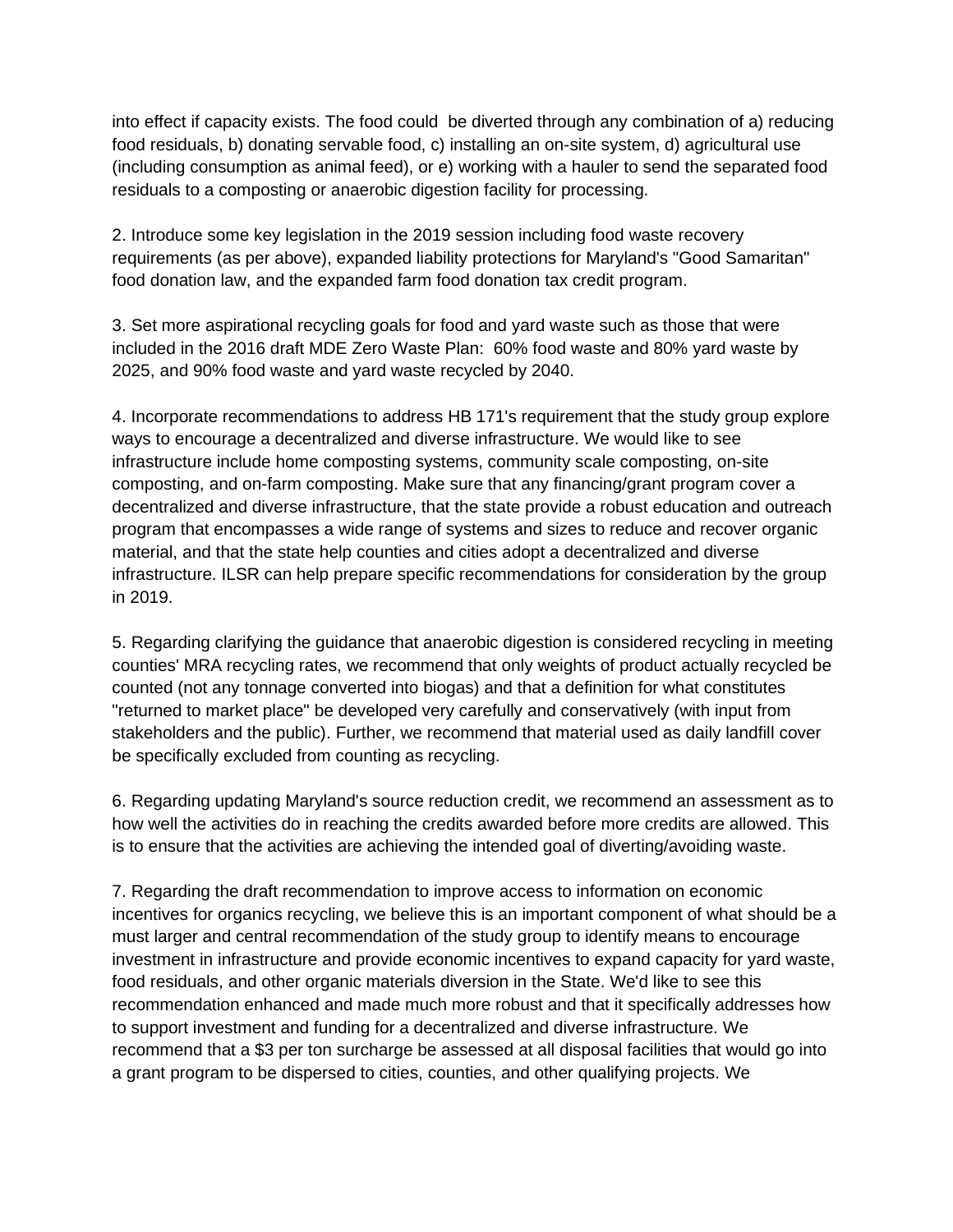recommend identifying other specific funding mechanisms like this to ensure a grant and loan program is implemented in Maryland.

8. Regarding the draft recommendation to explore the use of State land for composting and anaerobic digestion facilities, we believe this is an important component of what should be a much larger and more robust recommendation from the study group to address lack of sites for facilities (and not just State owned land). HB 171 required the study group to develop, in consultation with local governments, model guidelines and best practices for the local identification of properties or development zones where diversion infrastructure may be developed. We would like to see this work done and incorporated into the study group recommendations; further, the work identifying properties should take into account properties for a decentralized and diverse infrastructure that encompasses community-scale, on-site, and onfarm composting.

9. We recommend that the State identify food waste generators that could be processing their waste on-site via composting or anaerobic digestion and that the State support such efforts through grants, loans, operator training, education/outreach, tours of successful operations. These include correctional facilities, conference centers, large food banks, schools, colleges, and more.

10. HB 171 required the study group to recommend measures to promote the diversion of yard waste, and food residuals, and other organic materials in the State, including any necessary programmatic, legislative, or regulatory changes. We would like to see more specific recommendations to create robust programs for home composting, master composter training, community scale composting, and support for on-farm composting.

11. We recommend the state revise its food waste recovery hierarchy to clarify that composting and anaerobic digestion are not always on the same par. For instance, home composting should be prioritized over collecting residential food scraps and transporting to a far-away centralized dige[s](https://ilsr.org/food-waste-hierarchy/)ter. We recommend that the State embrace ILSR's Hierarchy to Recover Food [Waste & Grow Community,](https://ilsr.org/food-waste-hierarchy/) which directly addresses HB 171's requirement that the State look at how to encourage a decentralized and diverse infrastructure.

12. With regard to the draft recommendation to a create a series of fact sheets on composting and anaerobic digestion, we believe this is a small component of what should be a much larger and more robust recommendation from the study group to educate the public, local governments, and others. We recommend, for instance, the development of a school curriculum on soil and compost, pilot composting programs at K-12 schools, a massive outreach and education campaign linking food waste to climate change and on the potential of compost and healthy soils to reverse climate change, to name a few. The State's web site on composting should be completely revamped as well.

13. We recommend creating demand for compost and evaluating the implementation of the 2014 law requiring the State Highway Administration to develop specs for compost and